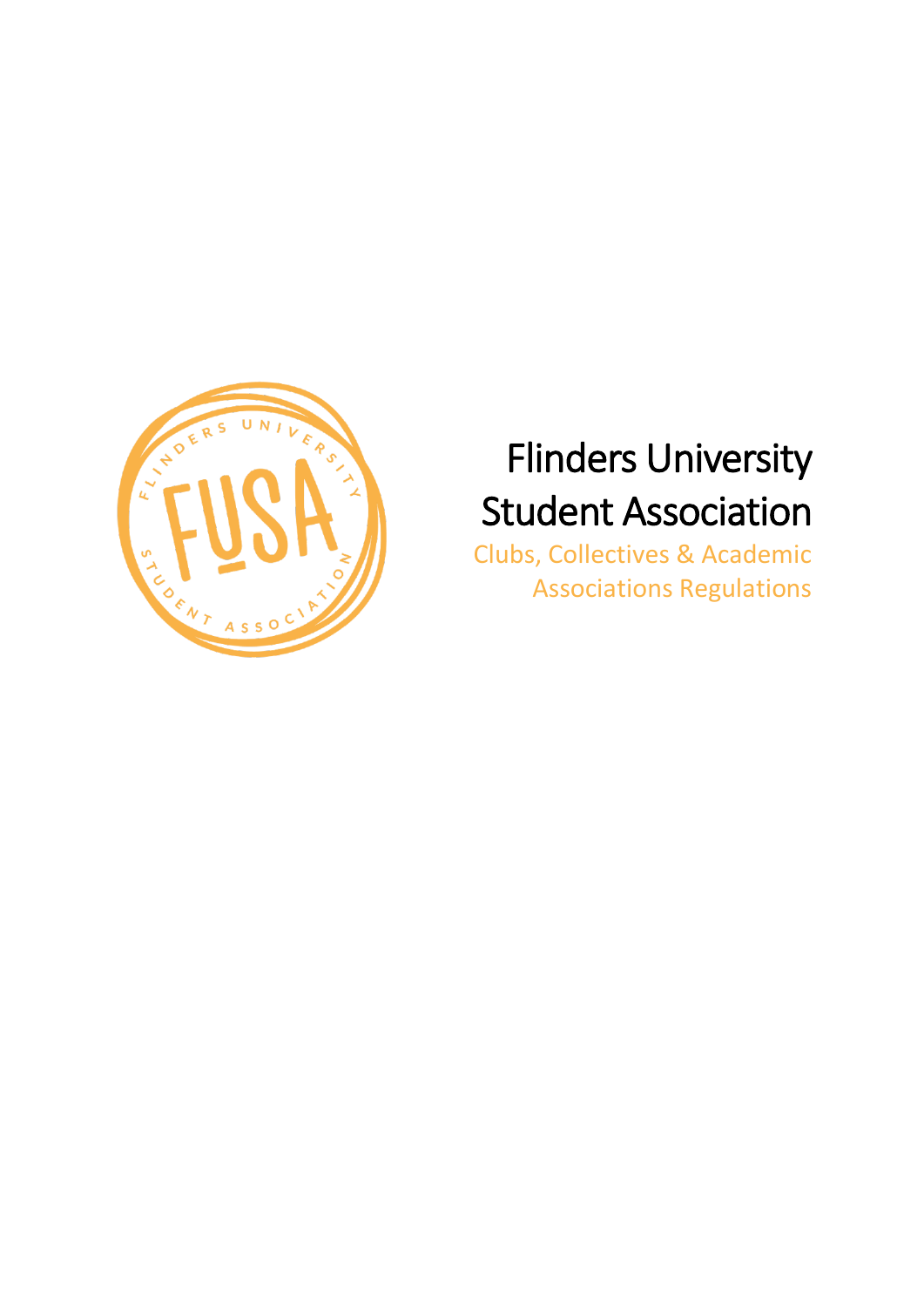

# **Table of Contents**

| 2.1 AFFILIATION OF CLUBS, COLLECTIVES OR ACADEMIC ASSOCIATIONS 4 |  |
|------------------------------------------------------------------|--|
|                                                                  |  |
|                                                                  |  |
| 2.4 ADDITIONAL REQUIREMENTS OF FINANCIALLY AFFILIATED CLUBS7     |  |
|                                                                  |  |
|                                                                  |  |
|                                                                  |  |
|                                                                  |  |
|                                                                  |  |
|                                                                  |  |
|                                                                  |  |
|                                                                  |  |
|                                                                  |  |
|                                                                  |  |
|                                                                  |  |
|                                                                  |  |
|                                                                  |  |
|                                                                  |  |
|                                                                  |  |
|                                                                  |  |
|                                                                  |  |
|                                                                  |  |
|                                                                  |  |
|                                                                  |  |
|                                                                  |  |
|                                                                  |  |
|                                                                  |  |
|                                                                  |  |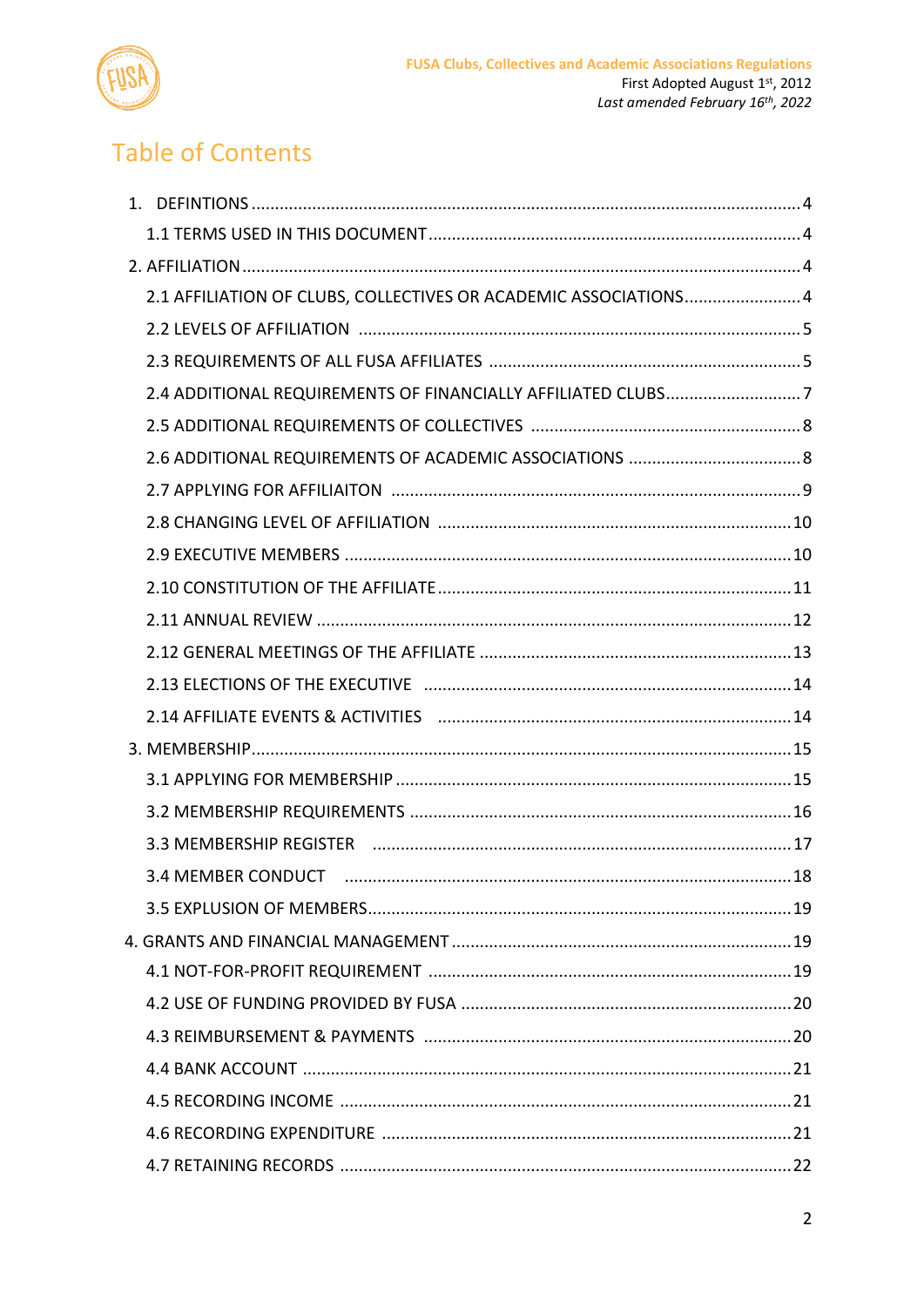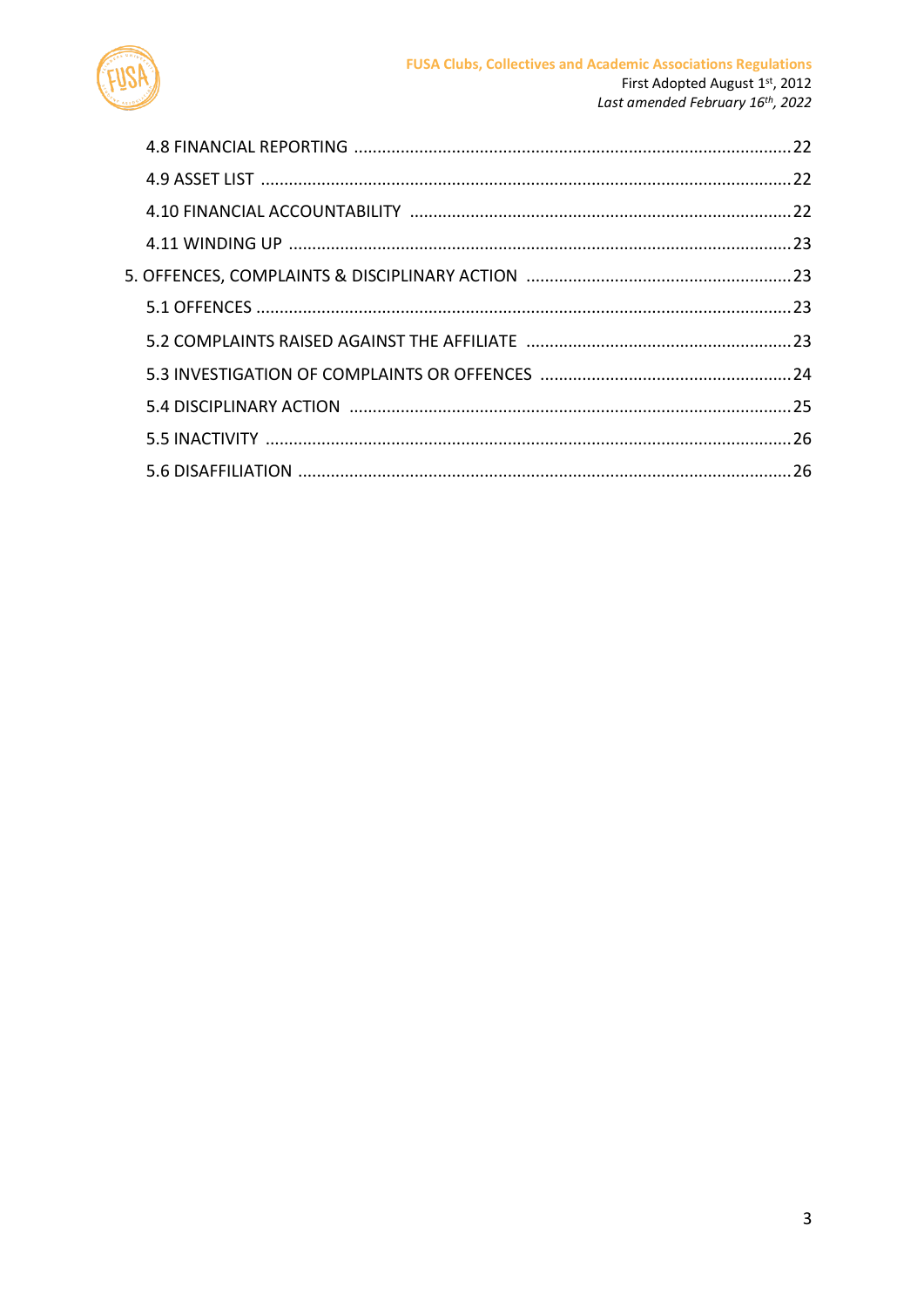

# 1. Definitions

### 1.1 TERMS USED IN THIS DOCUMENT

'**FUSA'** means the Flinders University Student Association.

**'Affiliation'** is a formal agreement between a student group and either Flinders University Student Association (FUSA) or Flinders University Sport & Fitness (as applicable) to be recognised as a formal Club, Association or Collective of Flinders University.

**'Affiliate'** in this document refers to all Clubs, Associations and Collectives Affiliated with the Flinders University Student Association.

**'Club'** refers to community groups driven by Flinders University students that have been approved for Affiliation as a Club with either the Flinders University Student Association or Flinders University Sport & Fitness.

**'Association'** refers to community groups driven by Flinders University students that have been approved for Affiliation as an Academic Association with the Flinders University Student Association.

**'Collective'** refers to community groups driven by Flinders University students that have been approved for Affiliation as a Collective with the Flinders University Student Association.

**'Current Student'** means a student currently enrolled and studying an approved tertiary-level course/topic offered by Flinders University.

**'Current Member'** means a member that has knowingly and actively registered (or renewed their registration) with the Affiliate within 24 months of the current date by supplying their Flinders University student number (where applicable), full name and email address to the Affiliate.

**'General Meeting'** refers to a meeting open to all Current Members of the Affiliate.

**'Executive'** refers to the elected office bearers responsible for the management of an Affiliate.

'**Student Council'** refers to the elected Student Council representatives of the Flinders University Student Association.

# 2. Affiliation

2.1 AFFILIATION OF CLUBS, COLLECTIVES OR ACADEMIC ASSOCIATIONS

a) To be deemed a formal Club, Collective or Association of Flinders University, student groups must be approved for Affiliation with either FUSA or Flinders University Sport & Fitness.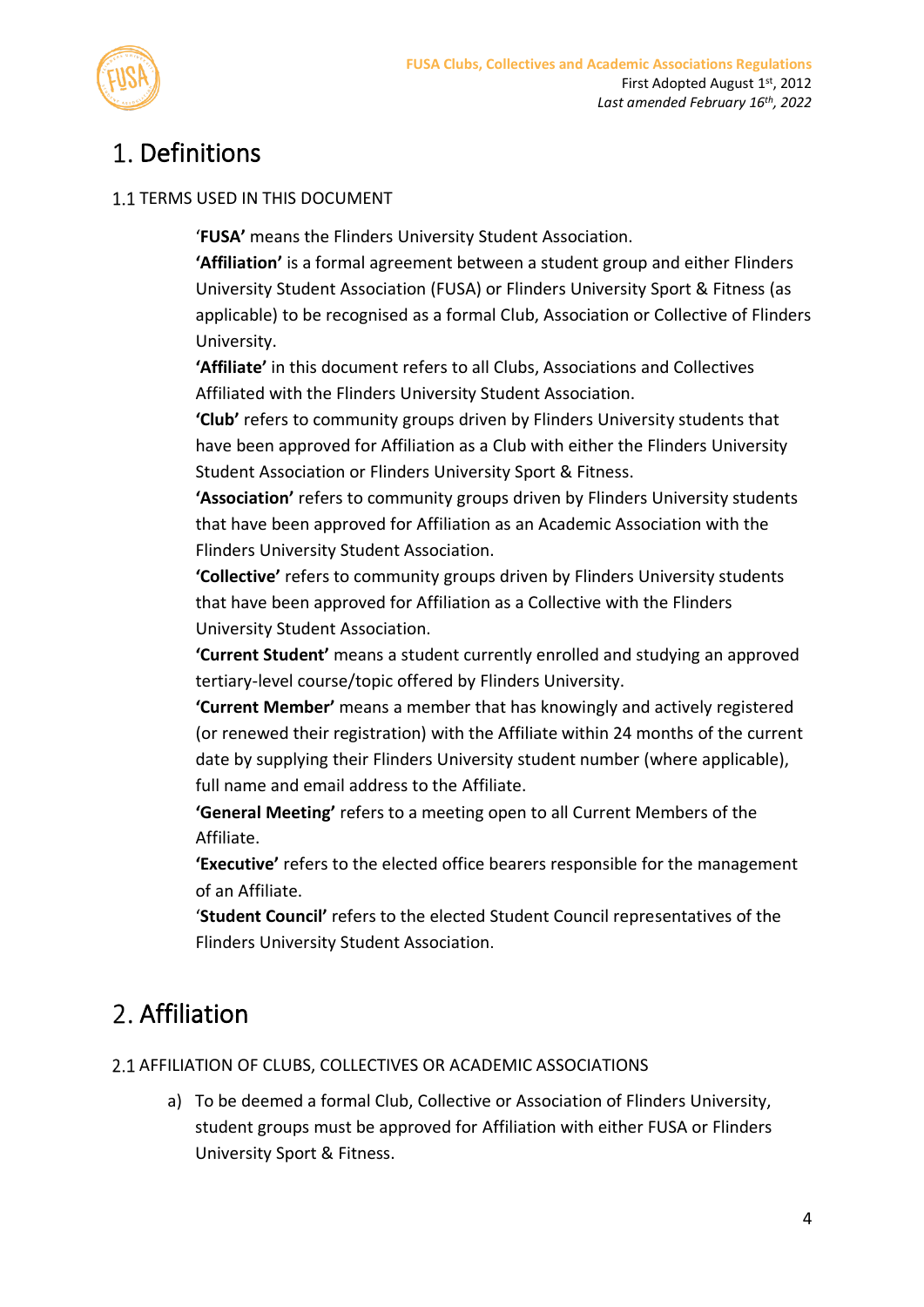

- b) Affiliates agree to abide by all rules, regulations and requirements of FUSA (or Flinders University Sport & Fitness where applicable) in exchange for the ability to access all applicable benefits of Affiliation through FUSA/Flinders University Sport & Fitness.
- <span id="page-4-0"></span>c) Student groups intending to establish a Club that runs sport and/or recreation activities recognised by the Australian Sports Commission must first seek Affiliation with Flinders University Sport & Fitness. If Flinders University Sport & Fitness declines to Affiliate the student group, the student group may apply to FUSA.
- d) Unless otherwise directed in [2.1c\),](#page-4-0) all other student groups must first seek Affiliation with FUSA. Any confusion regarding to whom the student group should affiliate will be determined in discussion between FUSA and Flinders University Sport & Fitness.
- e) To be approved as an Affiliate of FUSA, the student group must:
	- i. apply for Affiliation, and;
	- meet the conditions of Affiliation as outlined in these regulations, and;
	- iii. be approved as an Affiliate by the Student Council of FUSA.
- f) Affiliation does not constitute endorsement or support of the Affiliate's aims, objectives, views or activities by either FUSA or Flinders University.
- g) Neither FUSA or Flinders University will be held responsible for any legal and/or financial liabilities of the Affiliate.

### 2.2 LEVELS OF AFFILIATION

- a) There are four levels of Affiliation with FUSA:
	- i. 1st level: Non-Financially Affiliated Club
	- 2nd level: Financially Affiliated Club
	- iii. 3rd level: Collective
	- iv. 4th level: Academic Association
- b) Affiliates at the Non-Financial (1st) level may receive a once-off 'Start-Up Grant' at the rate set by FUSA, however, are otherwise not entitled to apply for or receive other funding provided to other Affiliates of FUSA.
- c) The benefits and funding provided to Affiliates at each level of Affiliation are set by FUSA.
- d) Affiliates must not attempt to access any benefits or funding from FUSA that exceed the benefits/funding of their level of Affiliation.

### 2.3 REQUIREMENTS OF ALL FUSA AFFILIATES

- a) Affiliates must abide by these regulations and all other FUSA policies.
- b) Affiliates must abide by Flinders University By-Laws and policies.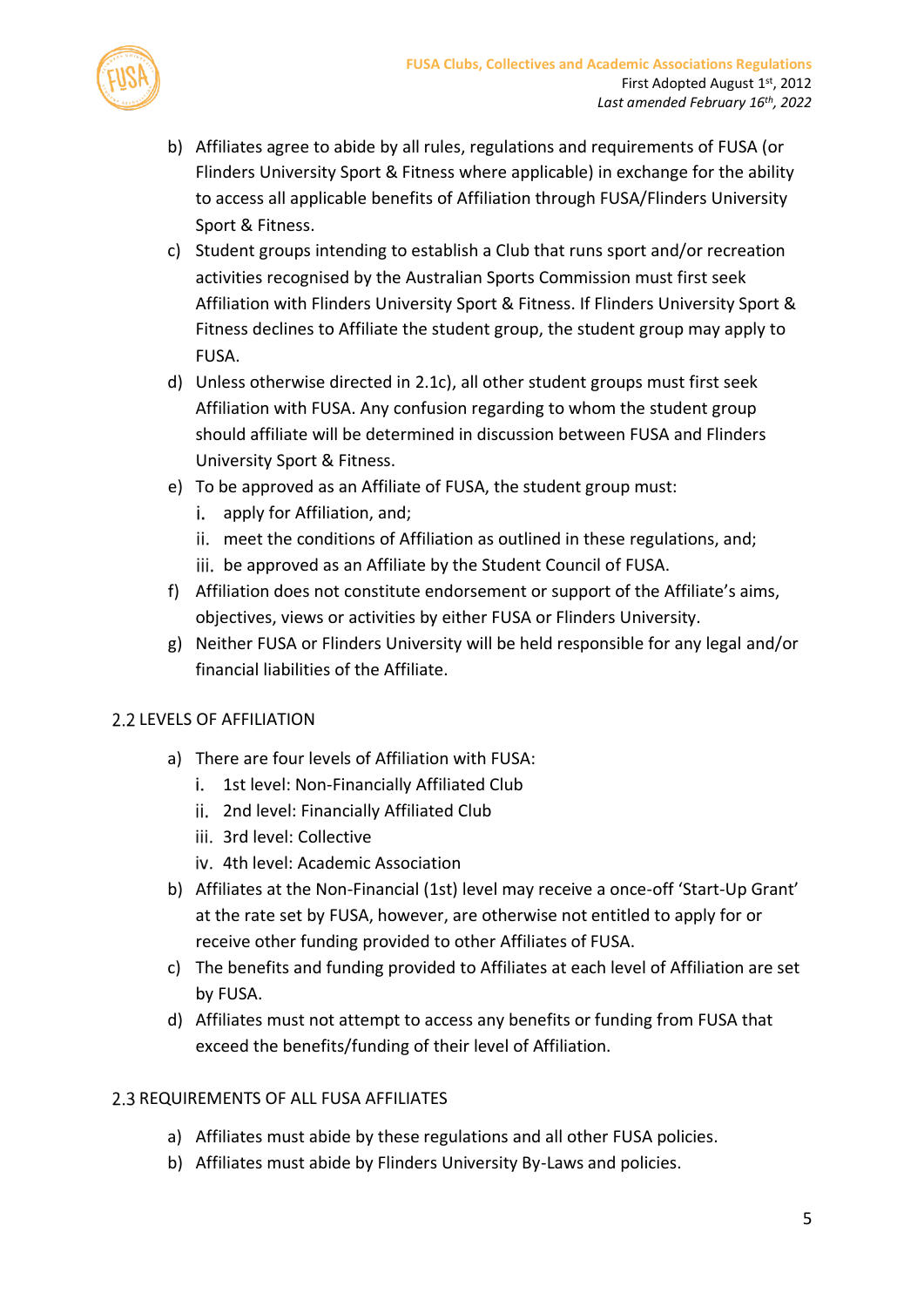

- c) Affiliates must be primarily focused on engaging Current Students.
- <span id="page-5-0"></span>d) Affiliates must operate according to democratic principles, including (but not limited to):
	- i. Transparency, and;
	- ii. Accountability, and;
	- iii. Responsible and fair decision-making free of bias, and;
	- iv. Acting in the interests of the membership of the Affiliate.
- e) Affiliates must not be controlled by (but may be affiliated with) external organisations.
- f) Affiliates must disclose any affiliation or relationship it maintains with external individuals/groups/organisations (specifying the nature of its relationship where applicable) to both its members (via General Meeting) and FUSA.
- g) Affiliates must have at least 10 Current Students registered as Current Members of the Affiliate (recorded within its Membership Register) at all times.
- h) Affiliates must maintain a membership composed of at least 50% Current Students at all times.
- i) Affiliates must not, in the course of their activities or in respect of their membership, discriminate based on race, national or ethnic origin, sex, sexual preference, disability, pregnancy, marital status or any other characteristic specified under anti-discrimination and/or Australian human rights legislation.
- j) Affiliates must have a constitution in line with section [2.10](#page-10-0) of these regulations.
- k) Unless otherwise required under these regulations, the Affiliate must abide by the constitution of the Affiliate most recently approved by FUSA.
- l) Affiliates must maintain a register of Current Members in line with section [3.3](#page-16-0) of these regulations.
- m) Affiliates must have a name, aims and objectives that clearly and accurately reflects its approved aims, objectives and/or activities.
- n) Affiliates must not conduct activities that are not in line with their approved aims/objectives.
- o) Affiliates must remain not-for-profit as outlined under sectio[n 4.1](#page-18-0) of these regulations.
- p) Affiliates must complete the Annual Review process annually in line with section [2.11](#page-11-0) of these regulations.
- q) Affiliates must not intentionally mislead or deceive staff and students of Flinders University and the public in its activities or communications.
- r) Affiliates must only use FUSA and Flinders University services/resources for the Affiliate's approved aims, objectives and activities. The Affiliate must not offer FUSA/Flinders University services/resources to other organisations without receiving prior permission from FUSA or Flinders University (whichever is applicable).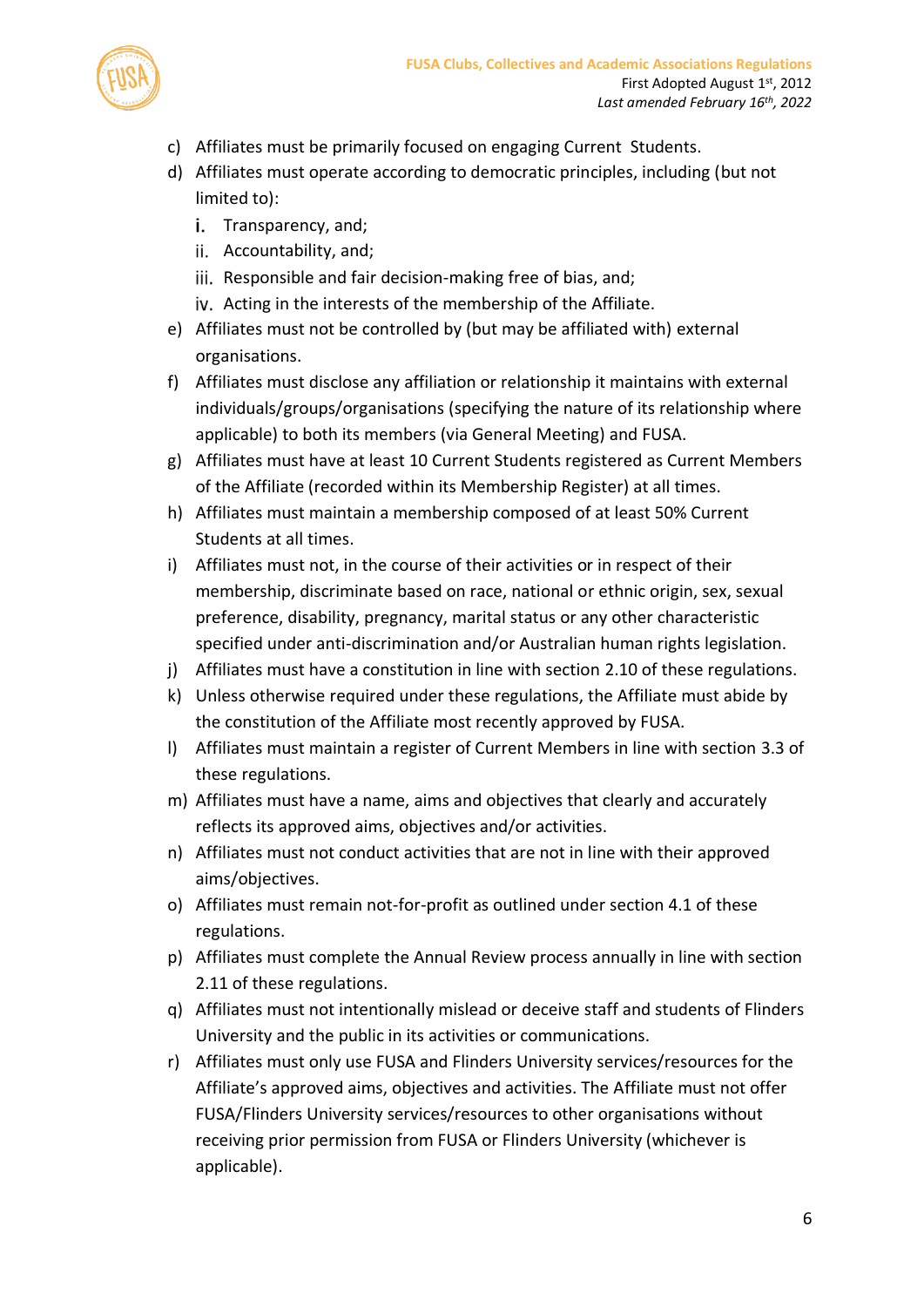

- s) Affiliate members who are also members of Student Council must ensure that they:
	- i. disclose their dual membership to both the Student Council and to the relevant Affiliate respectively and otherwise take all other action required to avoid placing themselves in any actual or perceived conflict of interest in their respective roles with both of these parties;
	- ii. are honest and transparent in any actions involving both parties, and;
	- iii. must not use their elected position on FUSA Student Council for the direct benefit of the Affiliate of which they are a member or to the disadvantage of any other Affiliate.
- t) Affiliates must obtain formal written approval from FUSA to use the Flinders University logo.
- u) Affiliates must not act or plan to act in any way that could be reasonably expected to cause financial, legal and/or reputational damage to FUSA or Flinders University.
	- This regulation will not be used to restrict the Affiliate from exercising the principles of freedom of speech and/or academic freedom, unless:
		- (a) the Affiliate's actions could reasonably be expected to breach local, state or federal laws; or
		- (b) the Affiliates actions would otherwise be reasonably expected to create legal risk to FUSA and/or Flinders University.
- v) Affiliates must not conduct any activities that would reasonably be expected to cause harm to the physical and/or mental wellbeing of members and/or the community.
- w) Affiliates must cooperate fully with any directions, inquiries or investigations conducted by FUSA or Flinders University for the purposes of monitoring compliance to these regulations, FUSA/Flinders University By-Laws and policies, and/or federal/state/local laws.
- x) Affiliates must monitor and respond to communications from FUSA via its approved Affiliate-specific email address and ensure contact details remain updated with FUSA.
- y) Affiliates make all reasonable efforts to have at least one representative of the Affiliate attend or complete any training as required by FUSA relating to ensuring member/participant safety, wellbeing and welfare.

### 2.4 ADDITIONAL REQUIREMENTS OF FINANCIALLY AFFILIATED CLUBS

a) The Affiliate must make reasonable efforts to run three events/activities per year (not inclusive of planning meetings or attendance at Flinders University's Orientation Week events). These activities must be registered with FUSA in accordance with section [2.14](#page-13-0) of these regulations.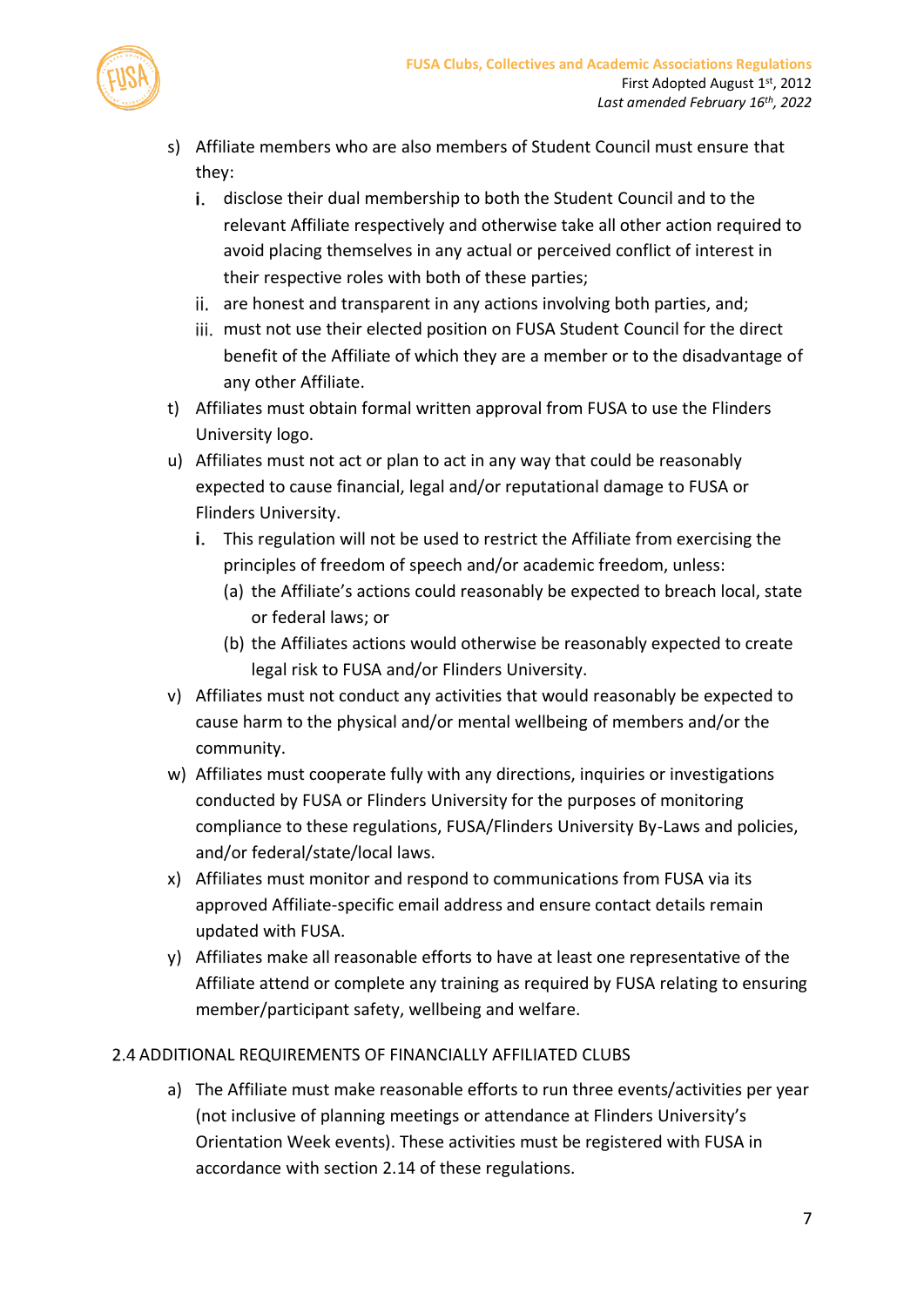



- b) The Affiliate must have a bank account in the name of the Affiliate to receive funding.
- c) The Affiliate must have at least two Current Students as signatories.
- d) The Affiliate must run at least one General Meeting each year in line with section [2.12](#page-12-0) of these regulations.

### 2.5 ADDITIONAL REQUIREMENTS OF COLLECTIVES

- a) Collectives must maintain a formal working relationship with the applicable member of Student Council; ensuring that the Student Council member is kept informed and encouraged to be involved in the Affiliate's activities.
- b) Collectives operate for the representation, support and engagement of students of autonomous communities, and to act as the peak advisory bodies to Student Council.
- c) Collectives must conduct as least three activities per year related to the aims and objectives of the Collective.
- d) A Collective must be endorsed by an office bearer of Student Council representing similar aims and objectives to the Affiliate.
- e) Office Bearers of Student Council must not provide endorsement to more than one Affiliate concurrently (except where not permitted under anti-discrimination legislation).
- f) Membership may be restricted to Current Students and previous students who identify as members of the autonomous community of the Collective (where applicable).
- g) The Executive of each Collective must include their associate member of Student Council.
- h) Collectives must ensure that the principles of diversity and inclusion are followed.
- i) Student Council may act to ensure Collectives comply with the principles outlined in [2.3d\).](#page-5-0)

### 2.6 ADDITIONAL REQUIREMENTS OF ACADEMIC ASSOCIATIONS

- a) An Academic Association operates for the representation, support and engagement of students within a College or academic discipline of the University.
- b) To be eligible for Affiliation as an Academic Association, the Affiliate must represent all Flinders University students within at least one Teaching Program as defined by FUSA.
- c) To approve an application to become an Academic Association, FUSA Student Council must be satisfied that:
	- i. The students the Affiliate represents are not already represented by another Academic Association, and;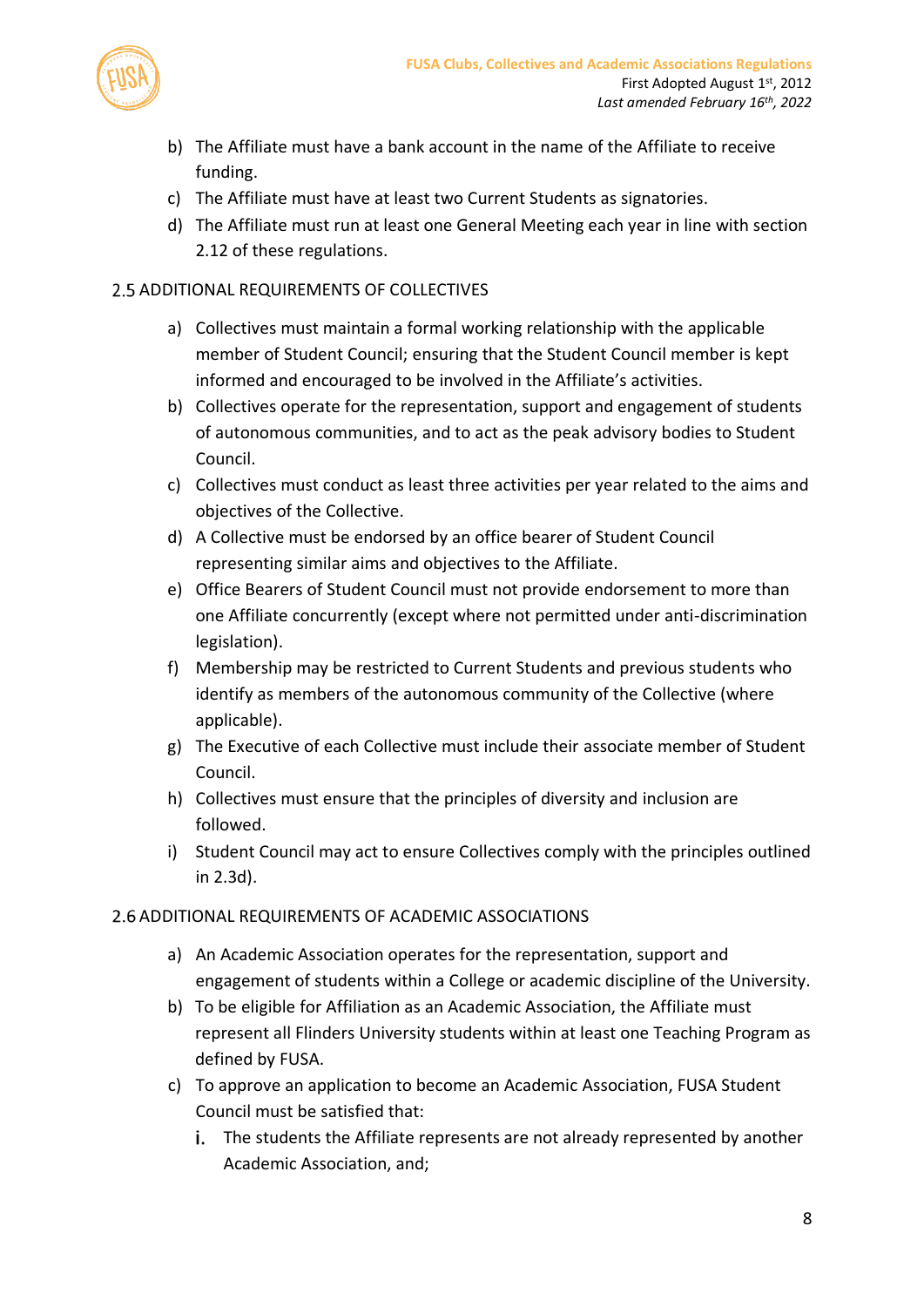

- The Affiliate was involved in activities to represent all students in at least one Teaching Program.
- d) To remain Affiliated at the Academic Association level, Affiliates must:
	- conduct at least three activities (registered with FUSA) over the course of the year related to learning, teaching, career development or professional development at Flinders University related to the Teaching Program/s.
	- ii. during the Annual Review process, provide satisfactory evidence that they have undertaken reasonable efforts to represent all students within their category/categories in the previous calendar year.
- e) An Academic Association must be endorsed by the Dean and/or Associate Dean of the relevant College.
- f) The Affiliate must elect or appoint an Education Officer (or equivalent) to participate in relevant representative committees hosted by their applicable college and/or FUSA. This role may be assigned to another Executive member at the discretion of the Affiliate.

### 2.7 APPLYING FOR AFFILIATION

- a) To apply for Affiliation, student groups must submit the designated online process for application, supplying the below information:
	- i. The proposed title/name of the Affiliate, which;
		- (a) reflects the aims and objectives of the Affiliate, and;
		- (b) would not be reasonably perceived to be another Affiliate, department of Flinders University or a business.
	- ii. Full names, email addresses, contact numbers and Flinders Student ID numbers for the nominated Executive members of the student group, including at minimum the details for the:
		- (a) President (or equivalent role);
		- (b) Secretary (or equivalent role);
		- (c) Treasurer (or equivalent role).
	- iii. If applying to become an Academic Association, the full name, email address, contact number and Student ID of the Education Officer must be supplied.
- b) Documentation to be supplied in this application must include:
	- A constitution outlining the rules for the Affiliate meeting all criteria required in a constitution under these regulations.
	- ii. A register of Current Members including at least 10 Current Students; including the below information for each member:
		- (a) full name;
		- (b) email address;
		- (c) Flinders Student ID number;
		- (d) the date the member applied for membership with the Affiliate.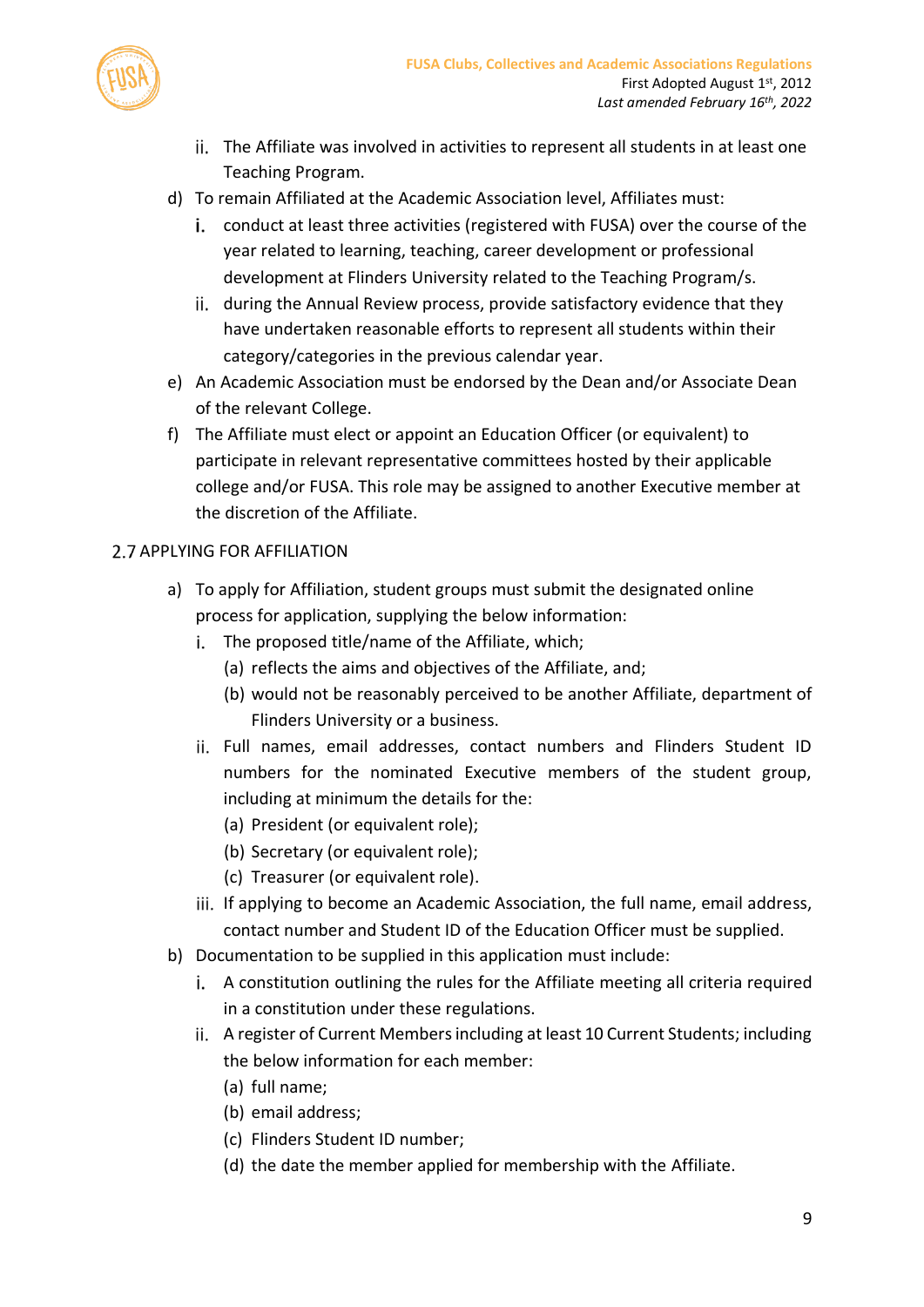

- iii. Minutes from their General Meeting.
- c) The application for Affiliation will be reviewed for approval by FUSA Student Council in the next available Student Council meeting.
- d) Student Council will consider applications for Affiliation based upon:
	- Whether the application aligns with these regulations, and;
	- Whether the proposed Club, Association or Collective is driven by and directed toward the engagement of Flinders University students, and;
	- iii. Whether the proposed Club, Association or Collective has a significantly different name, aims and objectives to other Affiliates.
- e) FUSA staff and/or Student Council may request additional information from the applicant for the purpose of confirming eligibility.

#### 2.8 CHANGING LEVEL OF AFFILIATION

- a) Affiliates may apply to change their level of Affiliation by submitting a new application for Affiliation per these regulations.
- b) If the Affiliate changes to a lower level of Affiliation the Affiliate must, if requested by FUSA, return any remaining funding provided by FUSA that exceeds the funding allocation of the new level of Affiliation. This will only apply to funding provided by FUSA to the Affiliate in the previous 12 months of Affiliation.

#### 2.9 EXECUTIVE MEMBERS

- a) Each Affiliate must have a minimum of three Executive members responsible for the Affiliate, including a President, Secretary and Treasurer (or equivalent roles).
- b) No member of the Affiliate may hold more than one Executive position with the Affiliate concurrently.
- c) Executive members must be a Current Member of the Affiliate and listed within the Member Register.
- d) The President of the Affiliate must be a Current Student.
- e) At least 50% of the Executive must be Current Students.
- f) Executive members may only be elected in line with section [2.13](#page-13-1) of these regulations.
- g) Unless otherwise directed in the constitution of the Affiliate (as approved by the membership of the Affiliate and FUSA), the term of Executive members will be for no longer than 12 months from their election.
- h) No member of the Executive may hold more authority than other member of the Executive. Where an outcome cannot be negotiated, tied votes of the Executive must be decided on by vote of the membership, with the exception of:
	- Where an Executive member (typically the President) may be nominated in the Affiliate's constitution as having the decisive vote, or;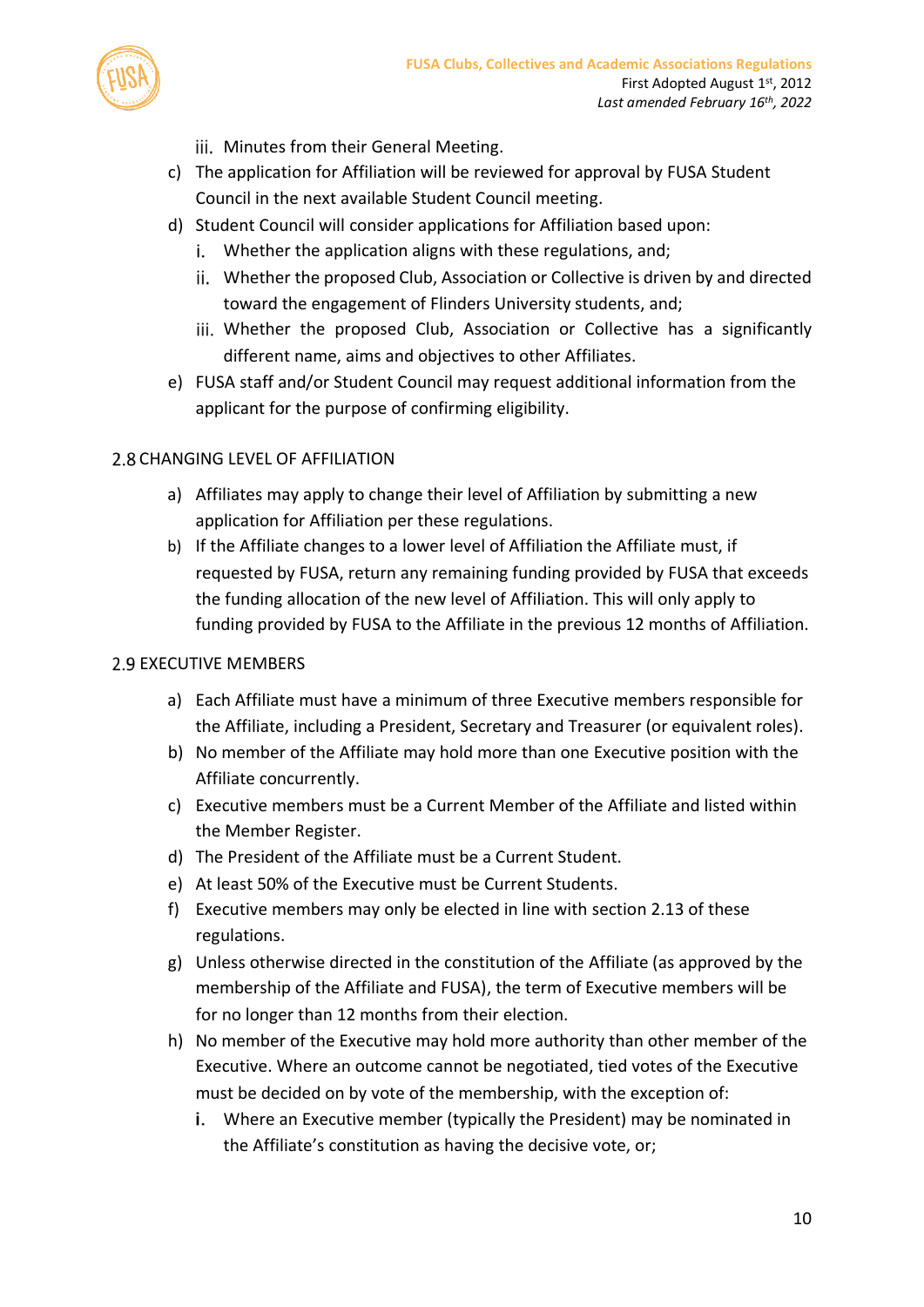

- A decision made by FUSA, where all parties agree to allow FUSA to make the decision, or;
- Other circumstances via prior written approval from FUSA.
- i) Executive members must take all reasonable efforts to ensure:
	- Other Executive members are both informed of and involved in decisions relating to the management of the Affiliate, and;
	- Other committee members are informed of decisions relating to the management of the Affiliate.
- j) Executive members of the Affiliate must take all reasonable efforts to ensure that the Affiliate, its Executive, committee and other volunteers operate honestly, in good faith and use care and diligence within both its management and activities.
- <span id="page-10-0"></span>2.10 CONSTITUTION OF THE AFFILIATE
	- a) Unless otherwise required under FUSA regulations and policies, Flinders University By-Laws and policies and/or local, state or federal law, the Affiliate must abide by its constitution.
	- b) Affiliates must have clearly defined aims/objectives.
	- c) The constitution of the Affiliate must have provisions including:
		- i. The name of the Affiliate;
		- Clearly defined aims and objectives of the Affiliate;
		- iii. That the Affiliate must abide by these regulations;
		- iv. That the Affiliate and its members must abide by the Affiliate's Member Protection Policy as outlined in [3.4a\)](#page-17-0) of these regulations;
		- That the Affiliate must remain not-for-profit per section [4.1](#page-18-0) of these regulations;
		- vi. A winding up clause consistent with section [4.11](#page-22-0) of these regulations;
		- That all assets purchased with FUSA provided funding remain the property of FUSA and must be recorded in an Asset List in accordance with section [4.9](#page-21-0) of these regulations and returned where required under these regulations;
		- viii. That funding provided by FUSA be returned to FUSA where required under these regulations;
		- A requirement for at least one General Meeting of the membership to be held each calendar year, consistent with section [2.12](#page-12-0) of these regulations;
		- A requirement for a fair and democratic election of the Executive to be run once per calendar year, consistent with section [2.13](#page-13-1) of these regulations;
		- A mechanism for General Meetings to be called at the request of the membership of the Affiliate;
		- A quorum requirement for determining whether decisions made in General Meetings are valid, not less than 5 Current Members (or 10 Current Members if the Affiliate's total membership exceeds 100 Current Members).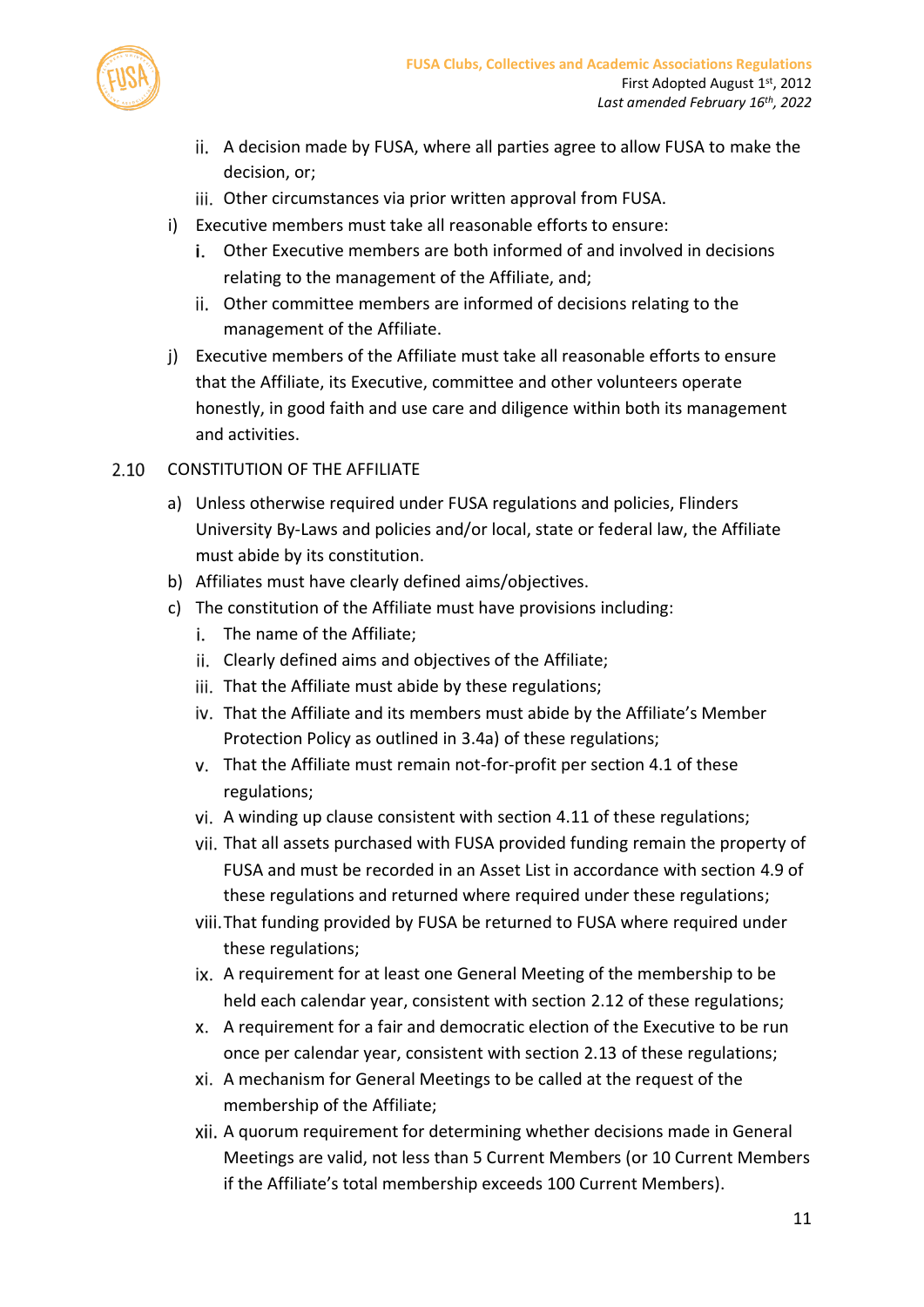

- d) Where conflicts exist between the Affiliate's constitution and these regulations, these regulations shall prevail, unless the conflicting rules in the constitution are made known by the Affiliate to FUSA and explicitly approved by FUSA in writing upon request.
- e) Changes to a constitution must be approved in a General Meeting of the membership only.
- f) Changes to a constitution (including the name of the Affiliate) may not be enacted until the minutes from the General Meeting and updated constitution are provided to FUSA.
- g) At its discretion, FUSA may direct the Affiliate to revert its constitution and take any corrective actions if:
	- i. The General Meeting to change the constitution was not valid and/or;
	- A motion was not formally passed by the membership of the Affiliate in a General Meeting, or;
	- iii. The motion to change the Affiliate's constitution was not recorded and/or supplied to FUSA in the minutes of the applicable General Meeting. or;
	- iv. The constitution is not consistent with these regulations.

### 2.11 ANNUAL REVIEW

- <span id="page-11-0"></span>a) Affiliates must complete and submit Annual Review information via the process specified by FUSA by the specified deadline each year (typically the  $1<sup>st</sup>$  of May) or other date as negotiated with FUSA.
- b) Within the Annual Review process Affiliates must supply at a minimum:
	- i. Updated details of Executive members;
	- ii. The minutes of any General Meetings held in the previous calendar year;
	- iii. A Financial Report consistent with section [4.8](#page-21-1) of these regulations;
	- iv. Details of at least two events/activities (other than meetings) held in the previous calendar year.
- c) If Annual Review is not submitted by the required deadline, FUSA may elect to enact any of the below measures:
	- i. Suspend (either in part of in full) and/or hold all services, resources and benefits provided to the Affiliate by FUSA;
	- ii. Revoke access to other services and resources provided by Flinders University to the Affiliate;
	- iii. Revoke approval and/or prior decisions and actions for previously approved applications and requests submitted by the Affiliate.
- d) Review Process
	- Upon submission, the Affiliate will retain access to all benefits of Affiliation while the application is under review by FUSA.
	- Where information or documentation provided by the Affiliate is unsatisfactory, FUSA may at its discretion:
		- (a) Provide feedback regarding the issue only, or;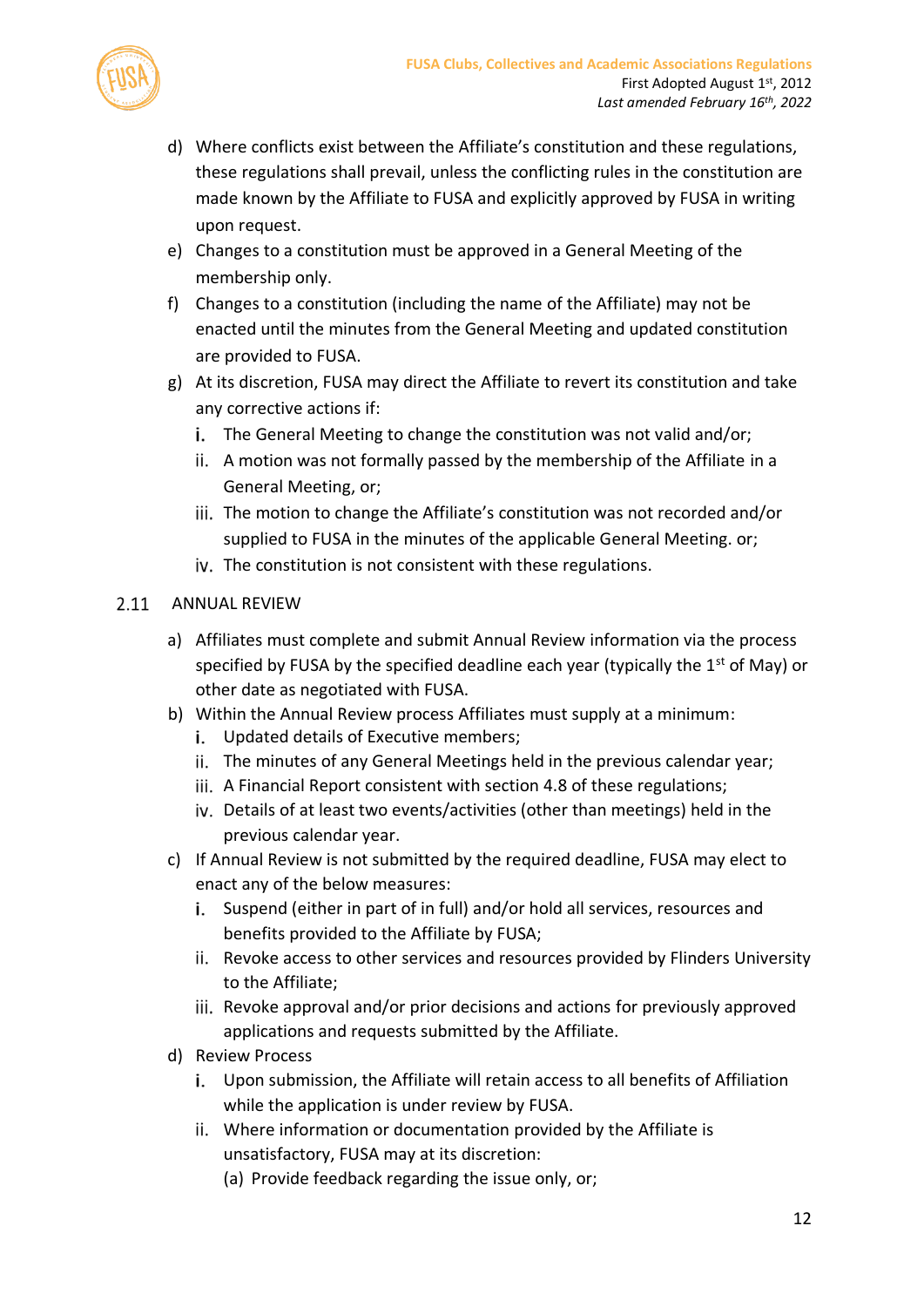

- (b) Direct the Affiliate to correct the issue within a specified timeframe, or;
- (c) Where the information or documentation cannot be corrected in a reasonable timeframe, refer the Affiliate to Student Council for review and possible disciplinary action.
- e) Where FUSA has reason to believe the Affiliate has submitted intentionally misleading information/documentation the issue will be referred to Student Council for review and possible disciplinary action.
- <span id="page-12-0"></span>GENERAL MEETINGS OF THE AFFILIATE
	- a) General Meetings must be held to:
		- Make changes to the Affiliate's constitution;
		- ii. Change signatories to any bank account owned by the Affiliate;
		- iii. Elect or formally approve the election of Executive members;
		- iv. Formally wind up the Affiliate.
	- b) All Current Members of the Affiliate must be notified in writing of a General Meeting at least 7 days prior to meeting. This notice may be sent via letter, email, or via a social media page/group accessible to all members of the Affiliate.
	- c) The Annual General Meeting must be registered with FUSA via its designated event/activity registration process.
	- d) The General Secretary of Student Council and staff of FUSA must be permitted to attend General Meetings of the Affiliate as observers upon request.
	- e) All motions voted on by the membership in General Meeting must take precedence over decisions of the Affiliate's Executive and/or committees, unless:
		- The passed motion(s) would breach by-laws, regulations or policies of FUSA/Flinders University and/or local, state or federal law.
		- ii. It could be reasonably expected that the motions would force an Affiliate to act in a manner that would result in legal action being taken against the Affiliate or its members.
	- f) Detailed minutes must be taken for all General Meetings of the membership. The details must include at minimum:
		- $i$ . The date of the meeting;
		- ii. The full names of those in attendance at the meeting;
		- iii. The full wording of any motions and whether the motion passed/failed;
		- iv. The details of any elections, including candidates, returning officer, and the results of the elections.
	- g) A Financial Report in line with the requirements of these regulations must be presented to the membership at least once per calendar year in a General Meeting. This may be presented:
		- i. during the General Meeting, or;
		- ii. prior to a scheduled General Meeting, which must be accepted by the membership via motion/vote during the scheduled General Meeting.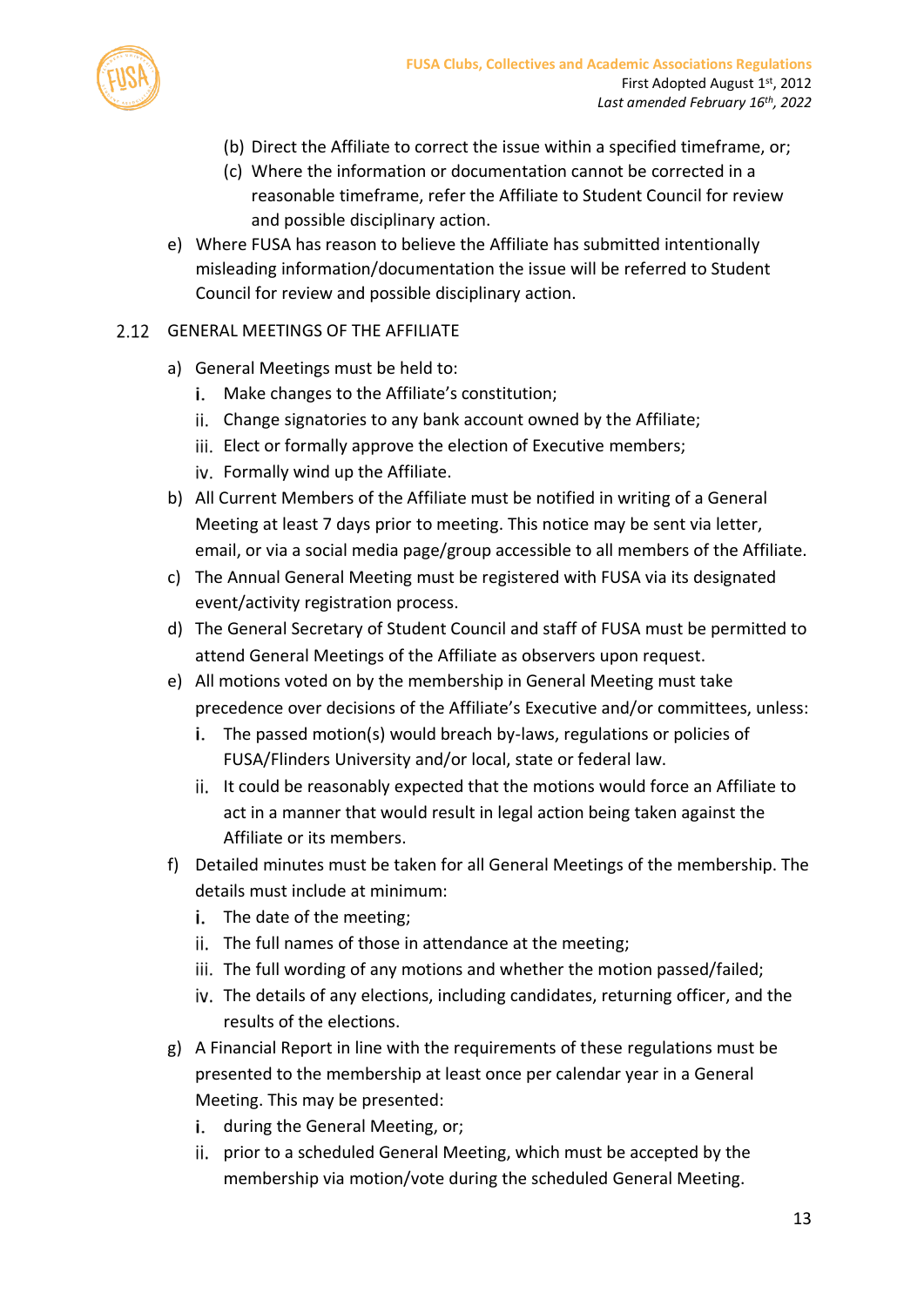

- <span id="page-13-2"></span>h) Where a General Meeting has not been called as required within these regulations and/or the constitution of the Affiliate, FUSA may direct the Affiliate in writing to hold a General Meeting within 30 days of notice.
- i) Where a General Meeting was not held within 30 days of notice from FUSA in accordance with [2.12h\),](#page-13-2) FUSA may call and hold a General Meeting of the membership of the Affiliate. This meeting shall be considered binding if it meets the quorum requirements of the constitution of the Affiliate.

# <span id="page-13-1"></span>2.13 ELECTIONS OF THE EXECUTIVE

- a) Elections of the Executive may be held:
	- i. within a General Meeting, or;
	- ii. in a physical polling location prior to a General Meeting, or;
	- iii. via an online election process prior to a General Meeting.
- b) The results of Executive elections held outside a General Meeting must be confirmed as valid via a vote or passed motion within a General Meeting.
- c) Elections of Executive Members must be via a fair and democratic vote of the membership.
- d) All Current Members of the Affiliate must be advised at least 7 days in advance of an election of Executive members (typically with the announcement of a General Meeting).
- e) For Executive elections not held during a General Meeting, an impartial Returning Officer should be nominated to fully conduct the election process for Executive members. The Returning Officer must not be a candidate within the elections.
- f) For Executive elections held in General Meeting, an impartial Current Member (not listed as a candidate within the elections) must be nominated to collect and/or count the votes.
- g) With the exception of the Inaugural General Meeting of the Affiliate, members who register with the Affiliate within 7 days of a General Meeting must not be permitted to vote (or provide a proxy vote/nomination) in any elections (or motions related to elections) within the General Meeting without prior approval of FUSA's General Secretary, Clubs Officer or delegate.

### <span id="page-13-3"></span><span id="page-13-0"></span>2.14 AFFILIATE EVENTS & ACTIVITIES

- a) All proposed events and activities of the Affiliate other than planning meetings must be registered via the process notified by FUSA to Affiliates.
	- Meetings of the Executive/committee to plan/manage the operations and activities of the Affiliate will not be required to be registered; however, must comply with all other applicable FUSA regulations, and any health and safety requirements of FUSA/Flinders University.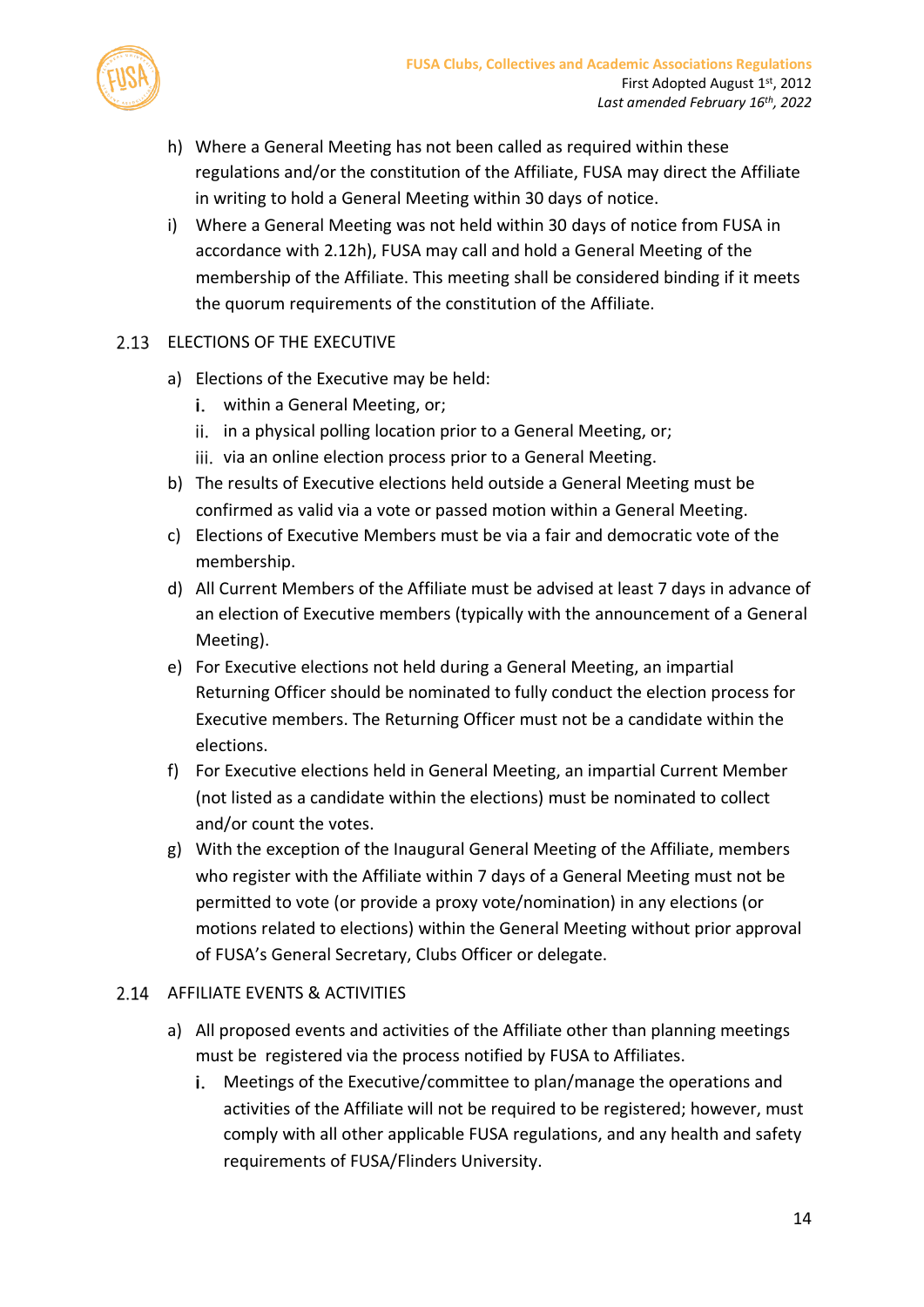

- Online activities with no physical component and/or safety considerations do not need to be registered with FUSA, however the Affiliate must take all reasonable measures to ensure the welfare, wellbeing and cyber safety of participants.
- b) Events and activities, other than outlined in [2.14a\),](#page-13-3) may only proceed with the prior written approval of FUSA.
- c) Events and activities must adhere to all guidelines and directives provided by FUSA (inclusive of any health and safety guidelines).
- d) Events and activities must adhere to all applicable by-laws and policies of Flinders University.
- e) Events and activities must be primarily:
	- i. directed toward engaging Current Students, and;
	- ii. directed toward the Affiliate's aims and objectives approved by FUSA.
- f) The Affiliate must not encourage or promote excessive consumption of alcohol, and must not pressure participants to consume alcohol during its activities.
- <span id="page-14-0"></span>g) The Affiliate must not subject any participant of activities to hazing or any other activities (regardless of willingness to participate) that could reasonably be expected to subject a participant to:
	- i. humiliation;
	- ii. degradation;
	- iii. abuse;
	- iv. blackmail or coercion;
	- v. intimidation;
	- vi. harassment, or;
	- vii. endangerment of mental health, physical health or safety.
- h) Where the Affiliate is unsure of whether its intended activities would constitute hazing or other activities not permitted under [2.14g\),](#page-14-0) it should contact FUSA prior to conducting the activity.
- i) The Affiliate must not attempt to use/access funding, resources and/or other benefits to benefit any other group, individual or organisation (including other Affiliates) without the explicit written approval from FUSA.

# 3. Membership

- **3.1 APPLYING FOR MEMBERSHIP** 
	- a) The Affiliate must clearly outline and display the process for applying for membership.
	- b) Membership (including any criteria for membership) must be equally accessible to all Flinders University students who support the aims and objectives of the Affiliate.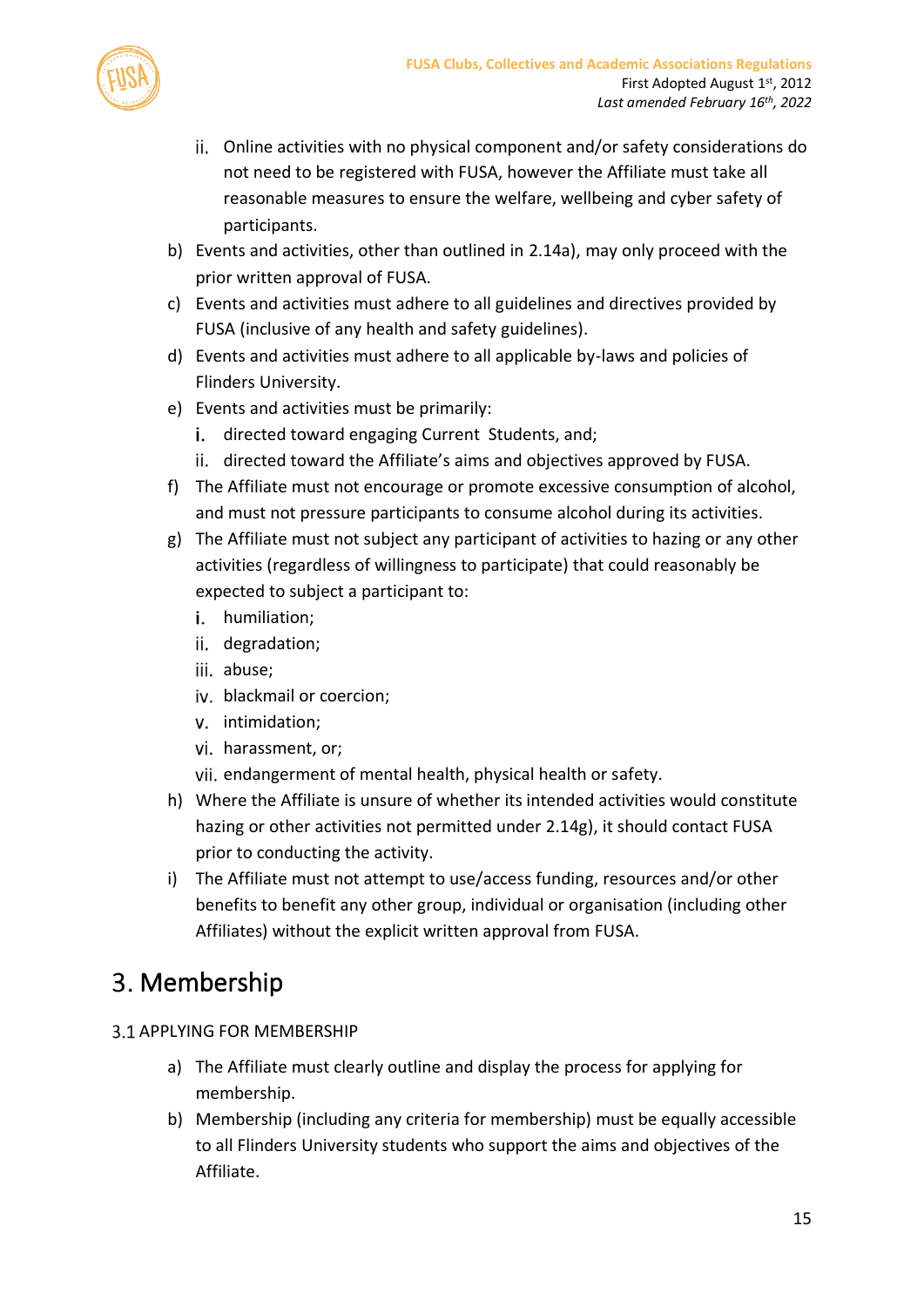

- c) The Affiliate must maintain a process for members to register for membership online (whether via email, registration form, etc.).
- d) The Affiliate must respond to applicants for membership within 14 days of application with the exception of the Flinders University's end of academic year break, which shall be within 30 days of application.
- e) The Affiliate may require members to pay a fee to join and/or maintain membership with the Affiliate, on the provision that:
	- i. the fees are not set to deliberately exclude any Current Student(s), and;
	- i. the fee structure is applied equally to all new and Current Members of the Affiliate (inclusive of the Executive of the Affiliate), and;
	- iii. any membership fees collected by the Affiliate are only used for the purposes of:
		- (a) paying membership fees to a peak body or outside club/organisation on behalf of the member where membership is required by law, for safety/insurance purposes, or has otherwise been approved by FUSA, or;
		- (b) providing benefits to the member of a similar value, or;
		- (c) providing activities to members of the Affiliate, or;
		- (d) other not-for-profit activities with the prior written approval of FUSA.
- f) The Affiliate must not subject any applicant to any hazing or other activities as listed under [2.14g\)](#page-14-0) to join, renew and/or otherwise remain a member of the Affiliate.
- g) Affiliates must not require applicants for membership of Affiliates to have to make any written or verbal declaration or statement of faith or support of the Affiliate's aims, objectives or activities except with the prior written approval of FUSA.
- h) Membership fees may only differ for members based on:
	- Whether the member is a Current Student;
	- ii. For Academic Associations, whether the member is enrolled within the college/discipline they are associated with;
	- iii. A discounted fee for new members;
	- iv. Whether products, benefits or services are provided;
	- Whether the membership has been provided as a prize to a Current Student (that is not already an existing member of the Affiliate);
	- vi. Other exceptions via an approved motion by FUSA Student Council.

# 3.2 MEMBERSHIP REQUIREMENTS

- a) The Affiliate's membership must be comprised of at least 50% Current Students at all times.
- b) Membership must be open to all Current Students that support the approved aims and objectives of the Affiliate, with the following exceptions: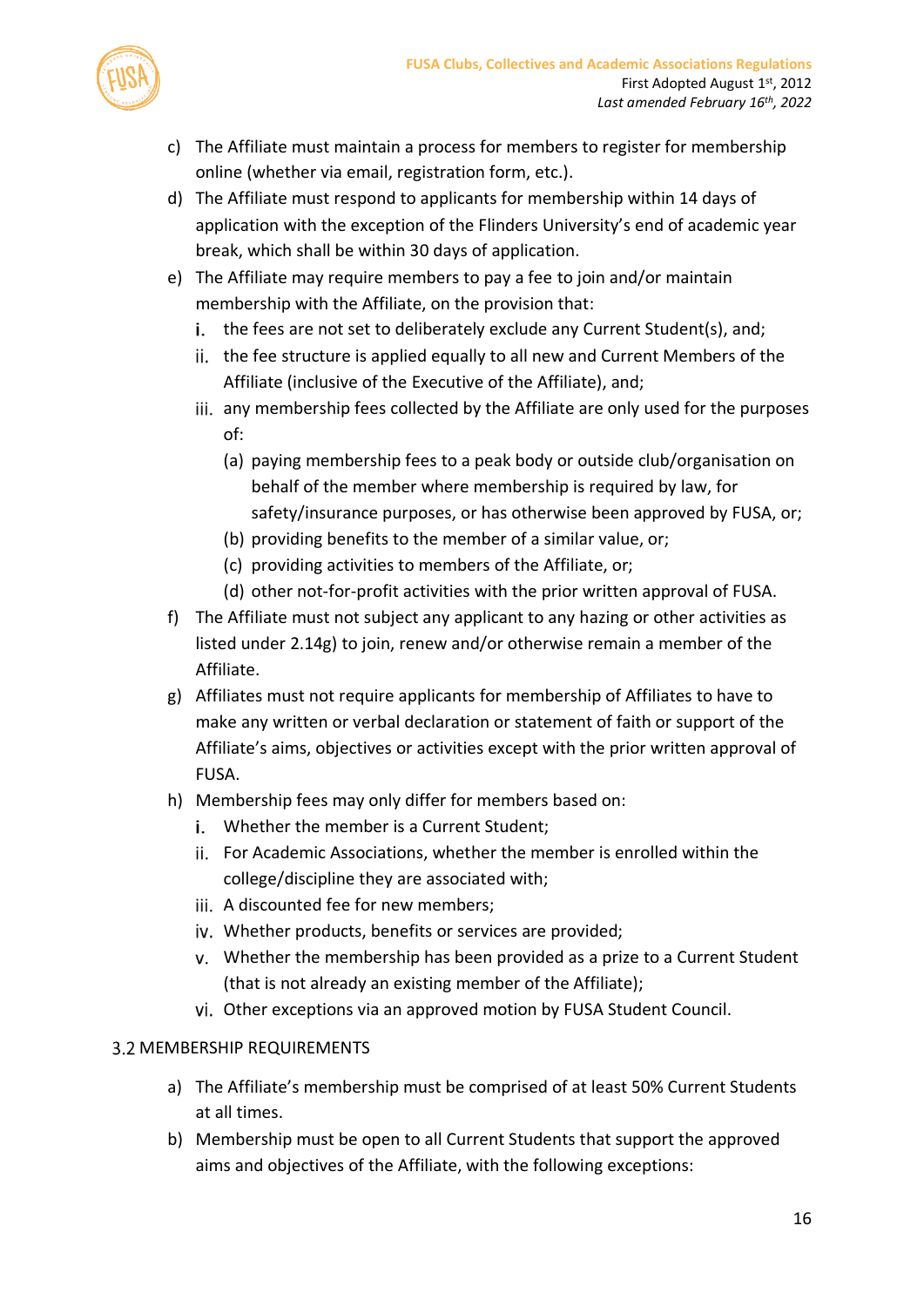

- i. The Affiliate may restrict membership to students that have paid the associated membership fees of the Affiliate;
- Academic Associations may restrict membership based upon enrolment on the college, discipline or Teaching Program/s they are associated with, or;
- iii. Collectives may restrict their membership to the specific cohort of students they represent provided that they are permitted to do so under applicable equal opportunity legislation;
- iv. Other restrictions may be implemented only with prior written approval of FUSA.
- c) Affiliates are not required to offer membership to applicants that are not Current Students. If membership to non-student applicants is available with restrictions, the Affiliate must ensure that these restrictions are fair, equitable and would not constitute unlawful discrimination.

# <span id="page-16-0"></span>3.3 MEMBERSHIP REGISTER

- a) The Affiliate must maintain a Member Register including each member's:
	- i. Full Name:
	- ii. Email Address;
	- iii. Flinders University Student ID Number (if applicable);
	- iv. Date of Registration/Renewal of Membership.
- b) For the purposes of these regulations and other FUSA policies and processes, members of an Affiliate will only be considered as Current Members of that Affiliate if they are Current Students who have registered for (or have actively and knowingly renewed) their membership of that Affiliate within the last 24 months.
- c) The membership register of the Affiliate must be made available to FUSA in Microsoft Excel format upon request.
- d) New members must be added to the Member Register within 14 days of an approved membership application, with the exception of the end of academic year break period as outlined under 3.1d)
- e) The registration date of members cannot be altered by the Affiliate (other than for errors in entry) unless the member registers/renews their membership with the Affiliate at a later date.
- f) For the purposes of these regulations and any other FUSA policies and processes, FUSA will not consider any listed individual in the Member Register to be a current member of the Affiliate unless:
	- i. The member has submitted their application for membership in writing (whether in writing, email, online form, etc.), and;
	- All details required above have been completed and are accurate, and;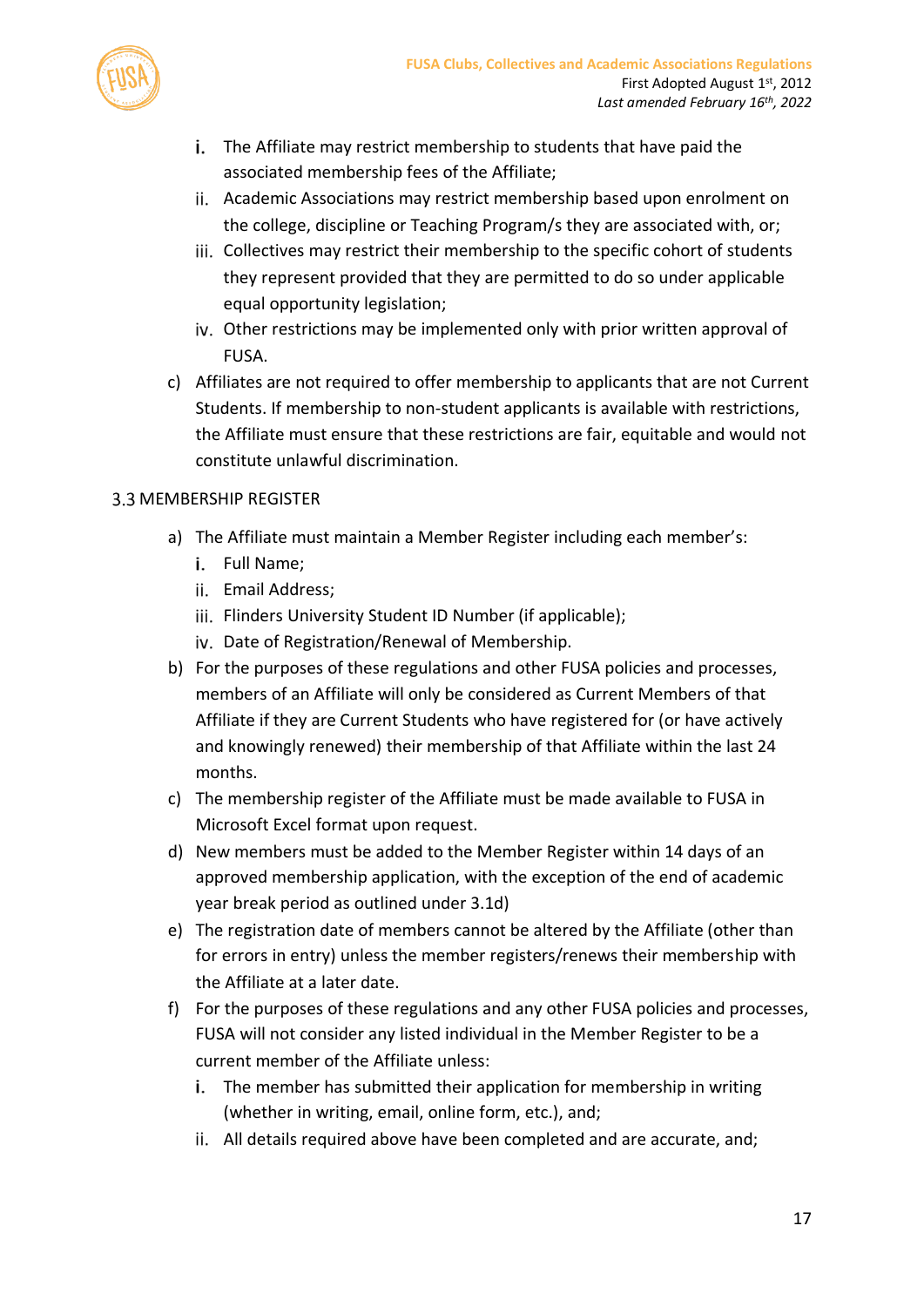

- iii. The member has actively registered or renewed their registration with the Affiliate within 24 months of the current date.
- iv. No information regarding the member may be shared with other parties other than FUSA. Contact information provided by members must not be used for any purposes other than communication between members and the Affiliate, unless:
	- (a) FUSA has provided prior written approval, and;
	- (b) the member has been made aware of how their contact details will be used.

### <span id="page-17-0"></span>3.4 MEMBER CONDUCT

- a) All Affiliates must have a documented Member Protection Policy outlining rules for member conduct, handling grievances and misconduct. The policy must outline the Affiliate's rules and procedures for:
	- Taking disciplinary action toward members who have breached the Affiliate's constitution, by-laws or other applicable rules/policies.
	- ii. Discouraging harassment, sexual harassment, discrimination and bullying throughout the Affiliate's activities.
	- iii. Protecting children throughout the Affiliate's activities.
	- iv. Encouraging inclusivity throughout the Affiliate's activities.
	- v. Handling complaints received from members and the public.
- b) Unless via prior approval of FUSA, Affiliates are required to use the Membership Protection Policy template supplied by FUSA to satisfy these requirements. The Affiliate may make alterations to this template, however the altered version must be approved by FUSA before use.
- c) This policy must be made available to all members of the Affiliate, and made available to all other participants in the Affiliate's activities upon request.
- d) The Executive of the Affiliate must ensure that the Member Protection Policy is enforced.
- <span id="page-17-1"></span>e) The Affiliate must report to FUSA staff (who will escalate to the Manager, Student Engagement) in writing any complaints received or action taken against a member for:
	- i. Bullying;
	- ii. Harassment;
	- iii. Sexual harassment;
	- iv. Unlawful discrimination;
	- v. Unlawful or criminal activity.
- f) FUSA staff will collect, store, use and disclose all personal information provided under [3.4e\)](#page-17-1) in accordance with the Flinders University Privacy Policy and associated procedures.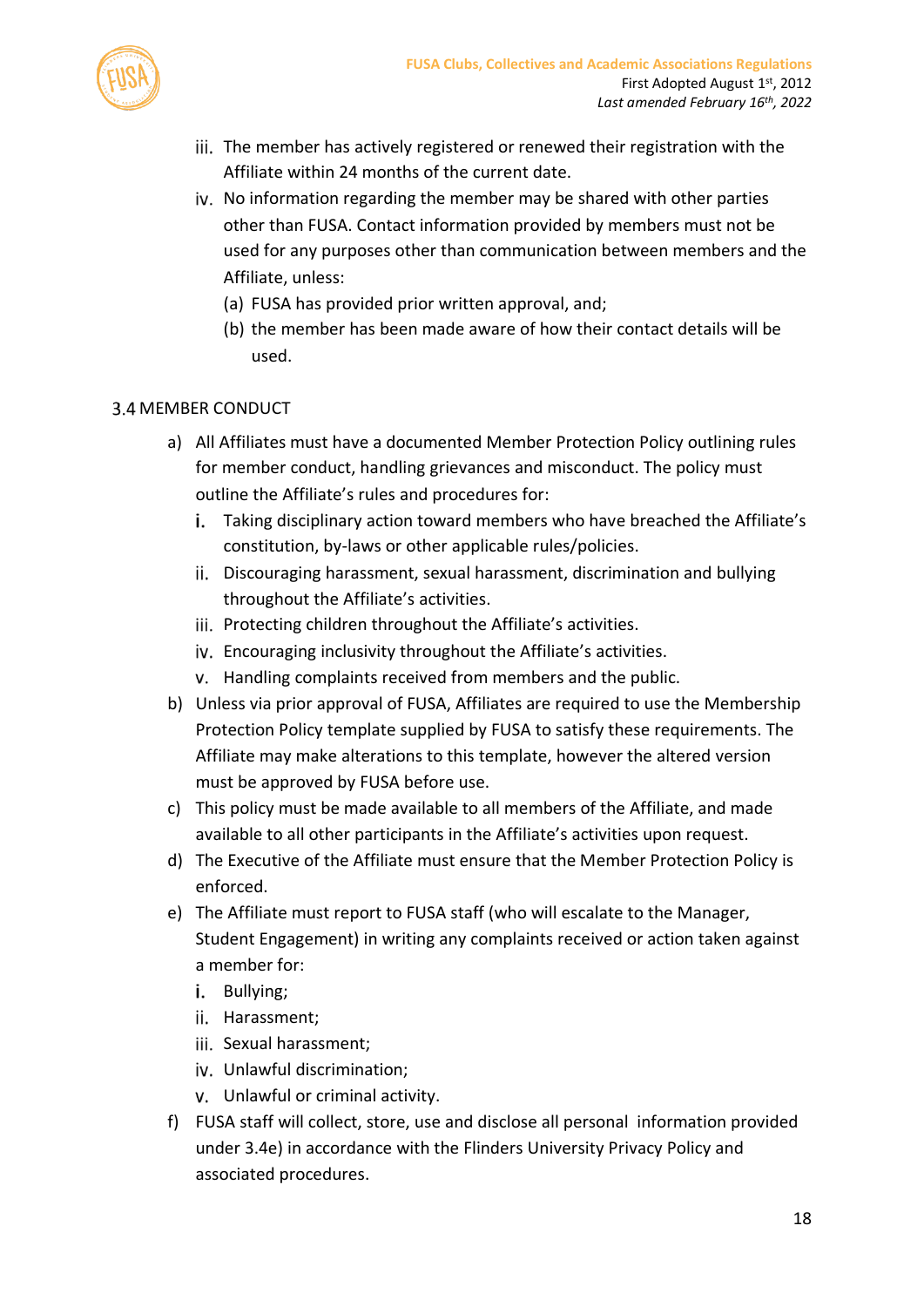

### **3.5 EXPULSION OF MEMBERS**

- a) Affiliates must maintain a process for the expulsion of members that abides by the principles of natural justice, including:
	- i. that the member be provided adequate notice (at least 7 days) of the intention to expel the member, and;
	- ii. that the member maintain the right to a fair hearing, and;
	- iii. that the Affiliate take all reasonable actions to ensure the process is free of bias.
- b) Where the Affiliate cannot provide a disinterested and unbiased adjudicator within the Affiliate's membership, the member may:
	- i. seek an independent adjudicator from outside of the Affiliate's membership, where the adjudicator has been agreed upon by all involved parties, or;
	- may request FUSA to provide an impartial adjudicator.
- c) If dissatisfied with the outcome, Current Students that are Current Members of the Affiliate may:
	- i. request that the outcome be reviewed by the membership of the Affiliate in the next available General Meeting of the Affiliate, or if denied;
	- ii. request FUSA to review the outcome in the next available FUSA Student Council meeting.
- d) The Affiliate must produce all records relating to the expulsion of a member to FUSA upon request, including any communications with the member, minutes from any meetings discussing the member, and any documentation supplied by the member in application.
- e) Where the details of the expulsion or the supplied records relate to a legally sensitive nature, FUSA will restrict the viewing of these details to relevant Flinders University staff members and management only. In this case, written notice will be supplied to FUSA Student Council to advise that access to these records are restricted to staff only.
- f) The Affiliate will not be required to review expulsion of any member of the Affiliate that is no longer a Current Student, provided expulsion was conducted in line with the Affiliate's constitution and these regulations.
- g) Where a member has been expelled, the Affiliate must make all reasonable efforts to return the remaining membership fees (pro-rata) for the current year of membership to the expelled member, excluding the actual costs of any products/services already provided to the member.

# GRANTS AND FINANCIAL MANAGEMENT

# <span id="page-18-0"></span>4.1 NOT-FOR-PROFIT REQUIREMENT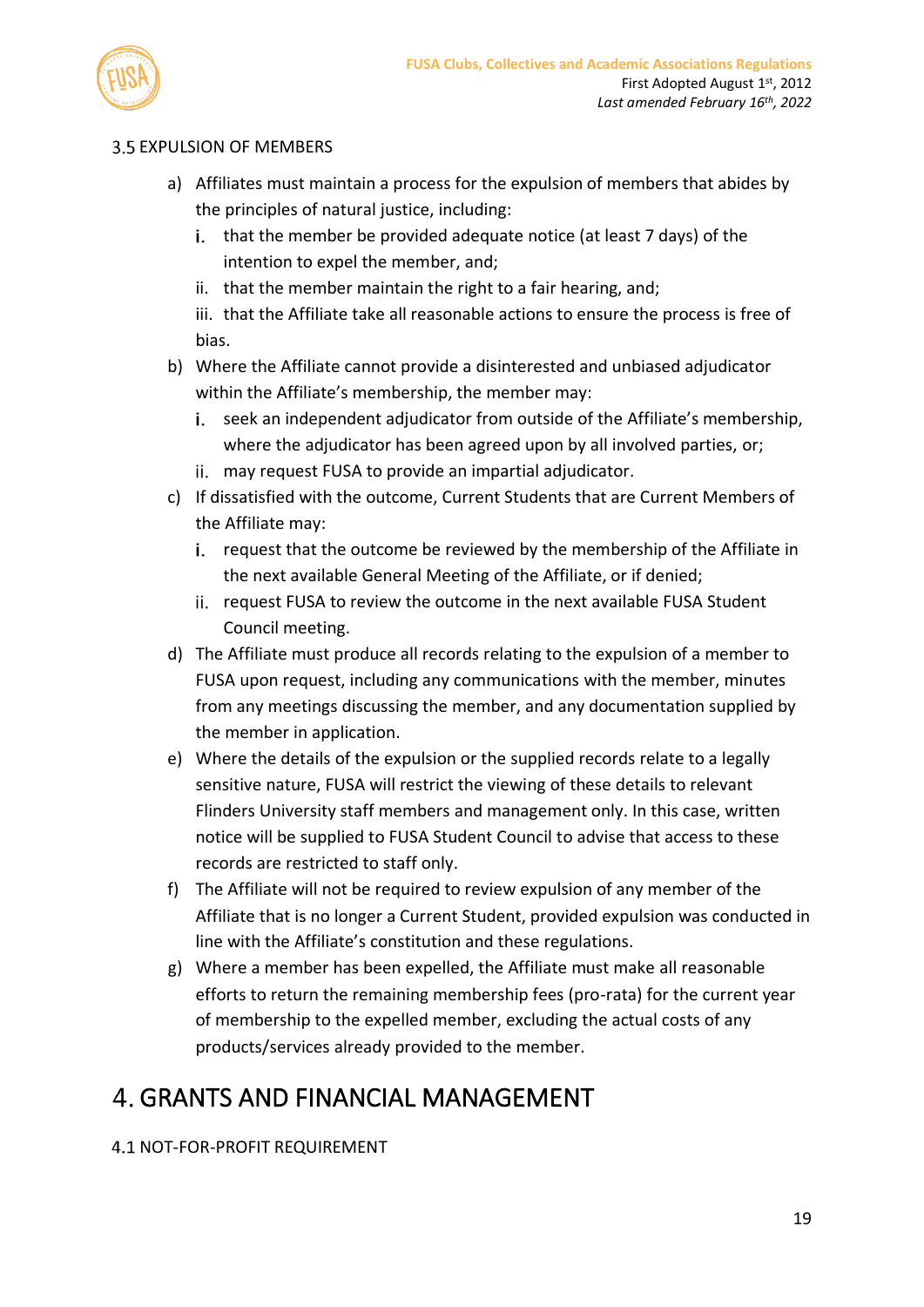

- a) The Affiliate must not operate for the profit, personal gain or other benefit of:
	- i. members of the Affiliate:
	- ii. relatives of any registered member of the Affiliate;
	- iii. relatives and friends of any Executive member of the Affiliate;
	- iv. others involved in the planning, management or running of activities for the Affiliate;
	- any other business, organisation, project or other venture to which a registered member or their relatives maintains a pecuniary interest.
- b) All income received by or on behalf of the Affiliate must only be spent toward furthering the Affiliate's approved aims, objectives and activities, except in the case of:
	- Fundraising for a charity/not-for-profit organisation registered with the Australian Charities and Not-for-profits Commission, or;
	- ii. in any other circumstance where FUSA has provided explicit written approval.

#### 4.2 USE OF FUNDING PROVIDED BY FUSA

- a) All funding received by the Affiliate from FUSA must only be used to meet the costs of the Affiliate's activities and to achieve the Affiliate's aims and objectives which must primarily be to engage Current Students in the Affiliate's activities. This may include the Affiliate's:
	- i. Operating costs;
	- Costs associated with running events or activities on Flinders University campuses;
	- Costs associated with running events or activities off campus where the event/activity has been primarily advertised to Current Students (whether registered members or the greater Flinders University community).
- b) Funding provided by FUSA must not be used (whether directly or indirectly) to:
	- i. purchase alcohol:
	- ii. purchase tobacco;
	- iii. support any political party or candidate; or
	- iv. in any other manner that would contravene local, state or federal law.

#### **4.3 REIMBURSEMENT & PAYMENTS**

- a) The Affiliate may reimburse members for actual incurred costs if the member provides the treasurer of the Affiliate with a valid tax receipt from the place of purchase.
- <span id="page-19-0"></span>b) Other than for reimbursement of actual costs, the Affiliate must obtain prior written approval from FUSA to pay (whether directly or indirectly):
	- i. Any past or present member of the Affiliate;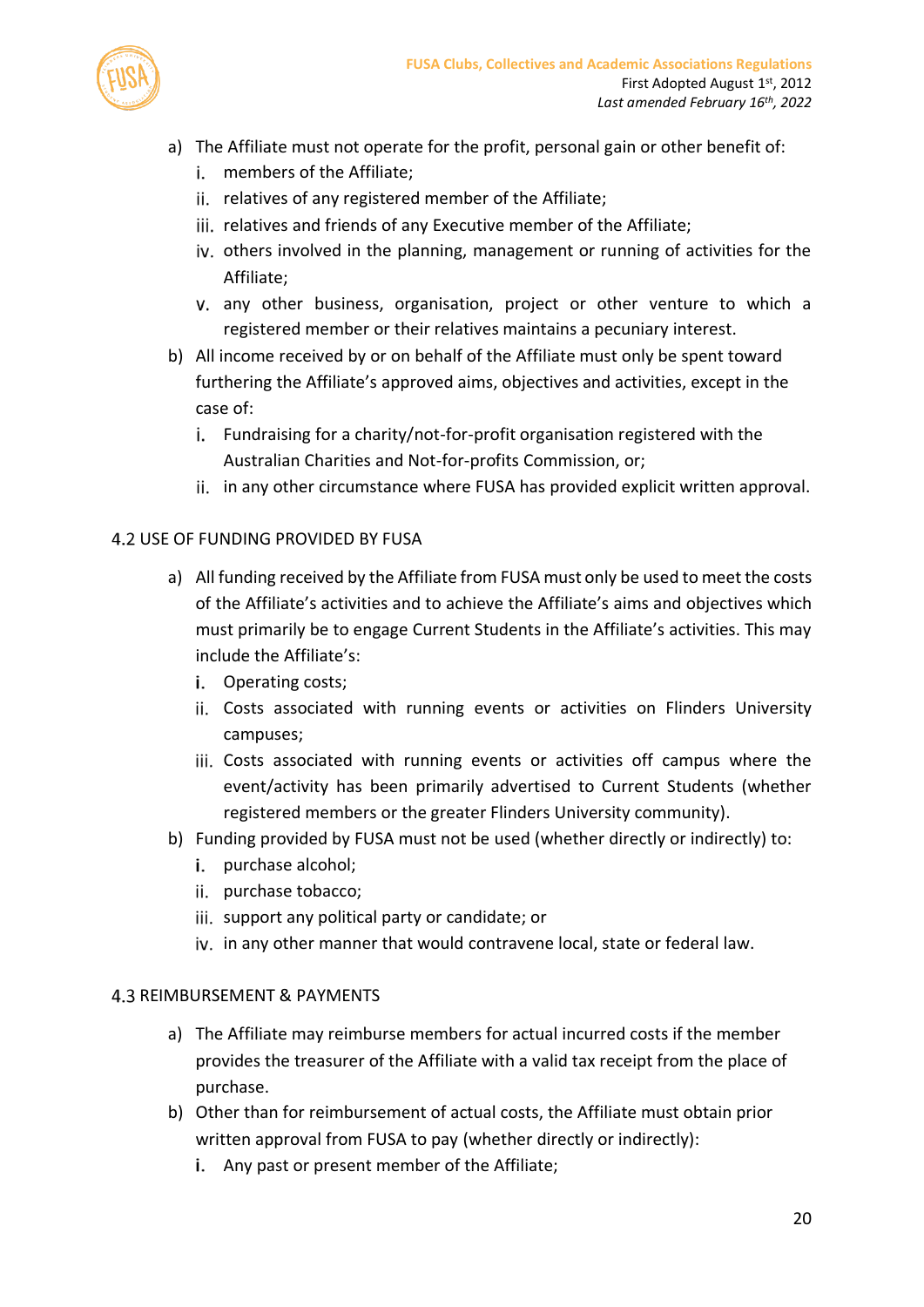

- ii. Any partner, spouse or family of a past or present member of the Affiliate;
- iii. Any business, service or other external organisation of which a past or present member of the Affiliate has a pecuniary interest;
- iv. Where funding provided by FUSA has been used to pay parties listed in [4.3b\)](#page-19-0) without approval, FUSA may direct the Affiliate to return the equivalent value in funding to FUSA within 14 days of written notice.

### **4.4 BANK ACCOUNT**

- a) All financially Affiliated Clubs, Collectives and Academic Associations must maintain an open bank account to access funding provided by FUSA.
- b) Start-Up Funding for Non-Financial Affiliates may only be used to purchase assets that will remain in the Affiliate's possession. These assets will at all times remain owned by FUSA. FUSA will manage the use of this funding through the payment of invoices and/or reimbursement of receipts supplied to FUSA.
- c) Any bank account used for income and expenditure relating to the Affiliate's activities must be registered and remain in the name of the Affiliate.
- d) At least two Current Students (who are members of the Affiliate) must be listed as signatories on the Affiliate's bank account at all times.
- e) The Affiliate must advise FUSA in writing before using a bank account that was not approved in the Affiliate's application for Affiliation.
- f) Only Executive members of the Affiliate may be listed as signatories of the Affiliate's bank account, unless prior written approval has been provided by FUSA.
- g) The Affiliate's bank account must not be owned, accessed or otherwise managed by another organisation/party without prior written approval by FUSA.

# **4.5 RECORDING INCOME**

- a) All income and funding received by the Affiliate must be recorded electronically, including the following details:
	- i. the value received:
	- ii. the reason the income was received:
	- iii. if more than \$100 is received from an organisation or individual, from whom the income was received.
- b) Any petty cash exceeding \$100 must be transferred to the Affiliate's approved bank account within 14 days.

# **4.6 RECORDING EXPENDITURE**

- a) All expenses incurred by the Affiliate must be recorded electronically, including:
	- i. the value of the expenses, and;
	- ii. from whom the expense was incurred (e.g: place of purchase, supplier, etc.), and;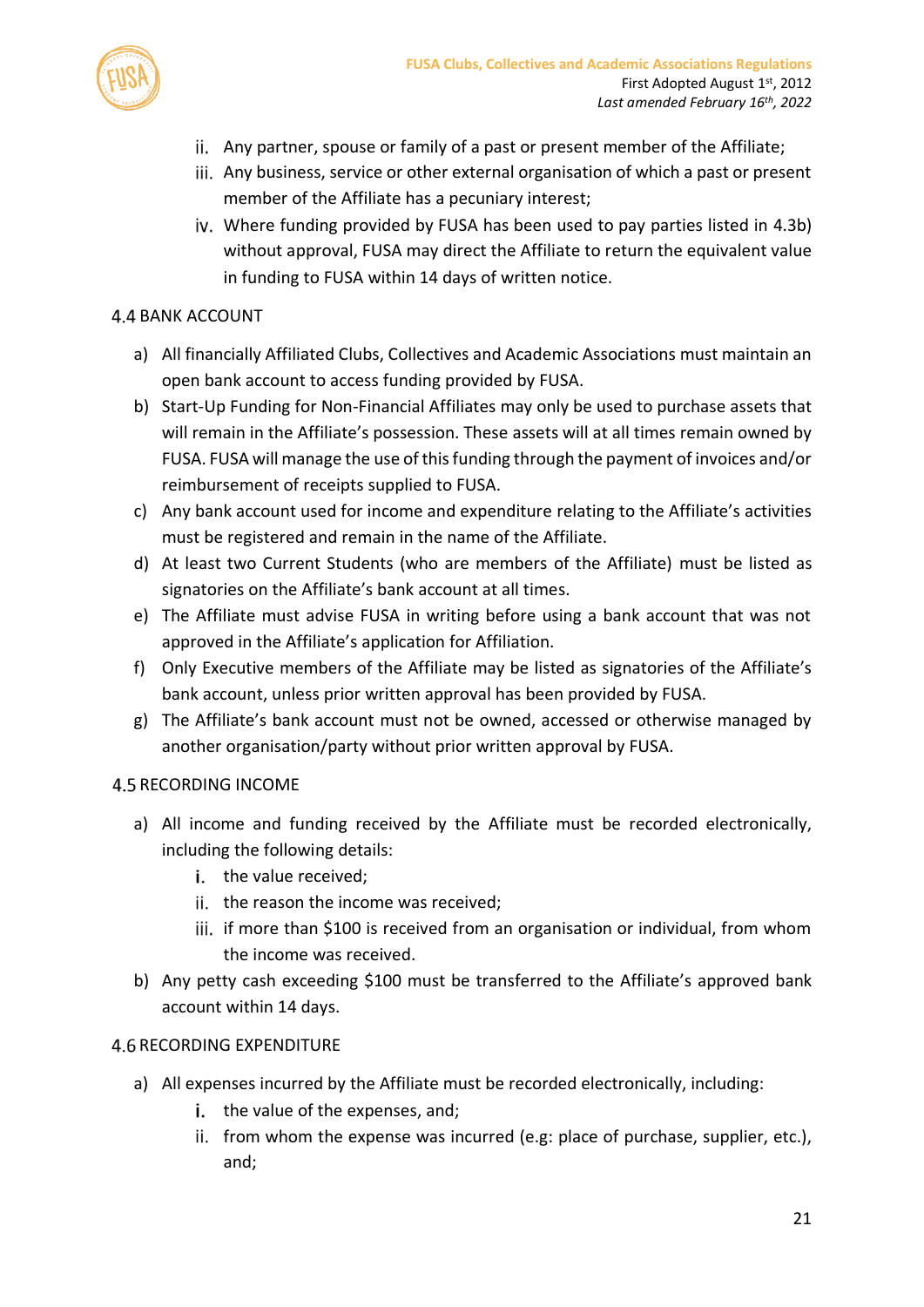

- iii. reason for the expense, and;
- iv. the date the expense was incurred.

### **4.7 RETAINING RECORDS**

- a) All receipts and tax invoices for the Affiliate's expenses, payments and reimbursements must be kept on file by the Affiliate for a period of five years.
- b) Receipts and tax invoices must be made accessible to all Executive members of the Affiliate; ideally stored in cloud-based storage or a location on campus.
- c) Receipts and tax invoices must be provided to FUSA upon request.

### <span id="page-21-1"></span>**4.8 FINANCIAL REPORTING**

- a) A financial report must be made available to the membership at least once per calendar year, containing at minimum a summary of:
	- i. The Affiliate's total income since the previous financial report (or since Affiliation, whichever is more recent);
	- ii. The Affiliate's total expenditure since the previous financial report (or since Affiliation, whichever is more recent);
	- $\overline{I}$  iii. The Affiliate's current balances for its bank account(s) and any petty cash.

### <span id="page-21-0"></span>**4.9 ASSET LIST**

- a) A list of the Affiliate's assets (items purchased by the Affiliate that retain value and can be sold) must be maintained. This list must contain:
	- $i.$  The date the item(s) were purchased;
	- ii. The purchase cost of the item;
	- iii. The organisation/individual from whom the item was purchased.

### FINANCIAL ACCOUNTABILITY

- a) Accurate and detailed financial records of the Affiliate's itemised income, expenditure and assets must be supplied to FUSA within 14 days of written request.
- b) The Affiliate must provide an accurate and detailed list of the income, expenditure and assets of the Affiliate to the membership within 14 days of motion/request in the following circumstances:
	- Where a motion/vote to direct the Executive to provide detailed records was passed by the membership of the Affiliate in a General Meeting, or;
	- Where a motion/vote of the membership to accept the financial report in General Meeting has not passed, or;
	- Otherwise at the direction of FUSA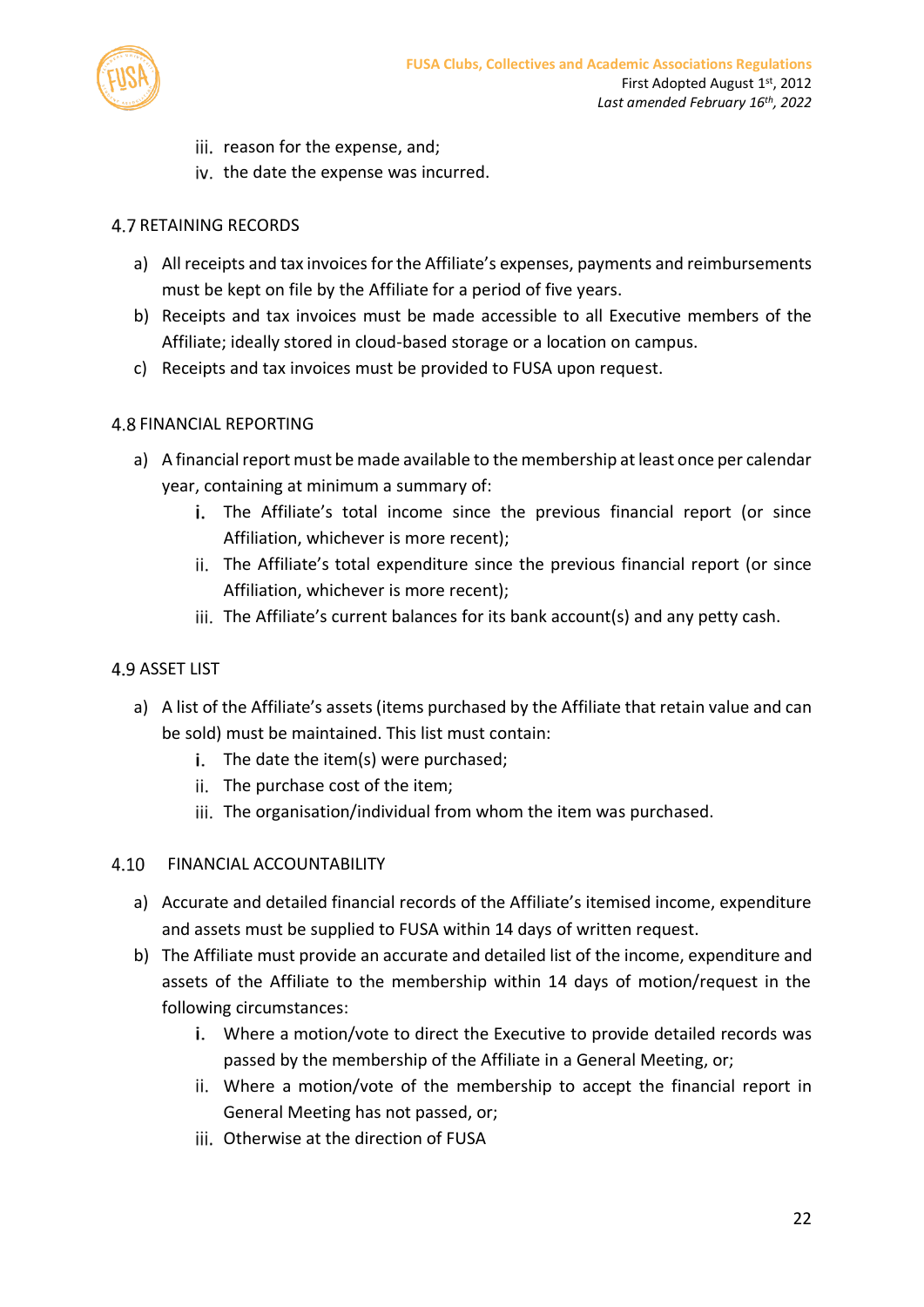



- c) The Executive must undertake all reasonable efforts to answer queries from registered members of the Affiliate relating to the Affiliate's financial records, however may withhold at its discretion:
	- Bank account numbers and BSB numbers associated with income and/or expenditure, and/or;
	- Personally identifiable information for any individual that has paid and/or been paid by the Affiliate (other than the full name of the individual), and/or;
	- iii. Any other information where written approval has been provided by FUSA.

### <span id="page-22-0"></span>4.11 WINDING UP

- a) Where an Affiliate votes in a General Meeting to formally wind up, it must ensure that assets and funding are distributed in a not-for-profit manner only.
- b) All FUSA provided assets and remaining funding provided by FUSA must be returned to FUSA.
- c) After payment of outstanding debts (including reimbursement to members for actual incurred costs), the Affiliate must donate all other remaining assets and remaining funding of the Affiliate to either:
	- FUSA, which will redistribute or share said assets and funding with other Affiliates, or;
	- ii. Another Affiliate of FUSA with similar or related aims and objectives to the Affiliate, or;
	- iii. A charity or not-for-profit organisation registered with the Australian Charities and Not-for-profits Commission, or;
	- iv. Another not-for-profit incorporated association or incorporated charitable institution registered on the Australian Business Register.

# OFFENCES, COMPLAINTS & DISCIPLINARY ACTION

# <span id="page-22-1"></span>5.1 OFFENCES

- a) Offences of the Affiliate include:
	- i. Breaching these regulations;
	- ii. Breaching Flinders By-Laws, Flinders/FUSA policies;
	- iii. Breaching local/state/federal laws;
	- iv. Acting contrary to the Affiliate's approved constitution;
	- Acting contrary to the Affiliate's approved Member Protection Policy.

### **5.2 COMPLAINTS RAISED AGAINST THE AFFILIATE**

a) Complaints against the Affiliate may be raised with FUSA or the Affiliate directly in writing.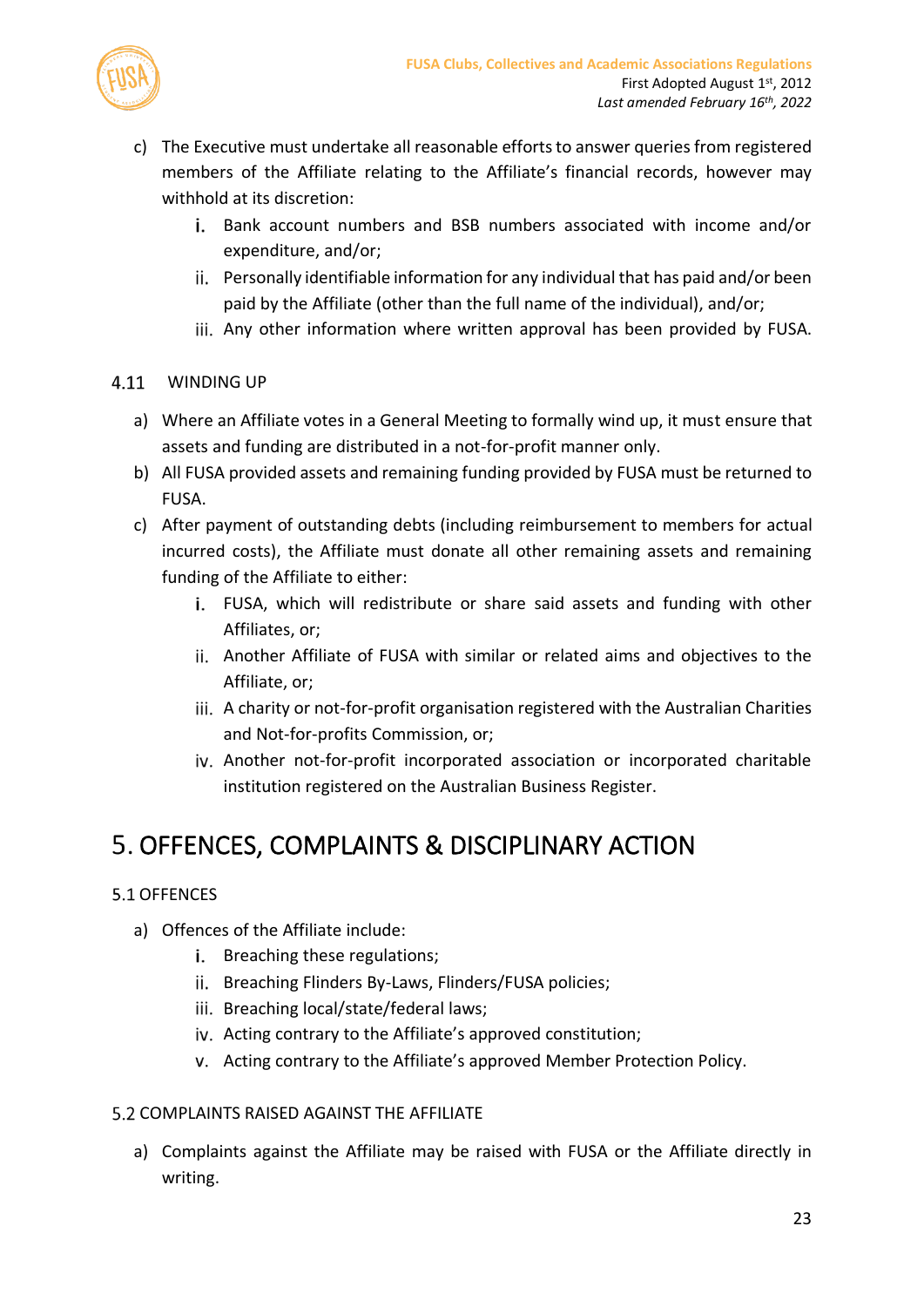

- b) Where submitted to the Affiliate directly, the Affiliate must respond in writing to any written complaint within 14 days of receipt.
- c) Any complaints regarding offences outlined in section [5.1](#page-22-1) will be considered by FUSA for investigation.
- d) In considering a complaint for investigation, FUSA may advise the complainant to raise the issue in writing with the Affiliate if they have not yet done so.
- e) FUSA may refer the complainant to other departments of the university or external services/organisations where FUSA is not best placed to investigate and address the complaint.
- f) FUSA will not be compelled to investigate any complaint that would not constitute an offence under section [5.1.](#page-22-1)
- g) Where FUSA deems the complaint does not warrant investigation, it will contact the complainant in writing.
- h) FUSA may direct the Affiliate to respond more urgently to a complaint where the complaint is deemed to be time sensitive.
- i) The Affiliate must not take any actions to retaliate against any member/student that has submitted a formal complaint.
- j) Where FUSA has reasonable grounds to believe that a complaint has been submitted on malicious or insufficient grounds with the intent to harass, annoy, delay or cause other detriment or anxiety to an Affiliate and/or its members, FUSA may take any number of actions including:
	- i. Refuse to conduct further business with the complainant, and/or;
	- ii. Refer the complainant for student misconduct in line with Flinders University By-Laws, policies and guidelines, and/or;
	- Where the complainant is a member of the Affiliate, provide approval to the Affiliate to expel that member from its membership.

# **5.3 INVESTIGATION OF COMPLAINTS OR OFFENCES**

- <span id="page-23-0"></span>a) To investigate complaints, FUSA will require the complainant to supply:
	- i. Their name and contact information, and;
	- ii. A detailed description of the event(s) complained of, and;
	- iii. The outcome that is sought, and;
	- iv. Statements by any people who witnessed the event(s) or were affected by them (where applicable), and;
	- Any other documents or evidence relied upon in support of the complaint.
- b) The complainant may request that their identity not be revealed to the Affiliate.
- c) If the nature of the complaint relates to breaches of Flinders University By-Laws/policies and/or state/federal legislation, FUSA will endeavour to provide the complainant with options to raise the matter formally with Flinders University management or other authorities where applicable.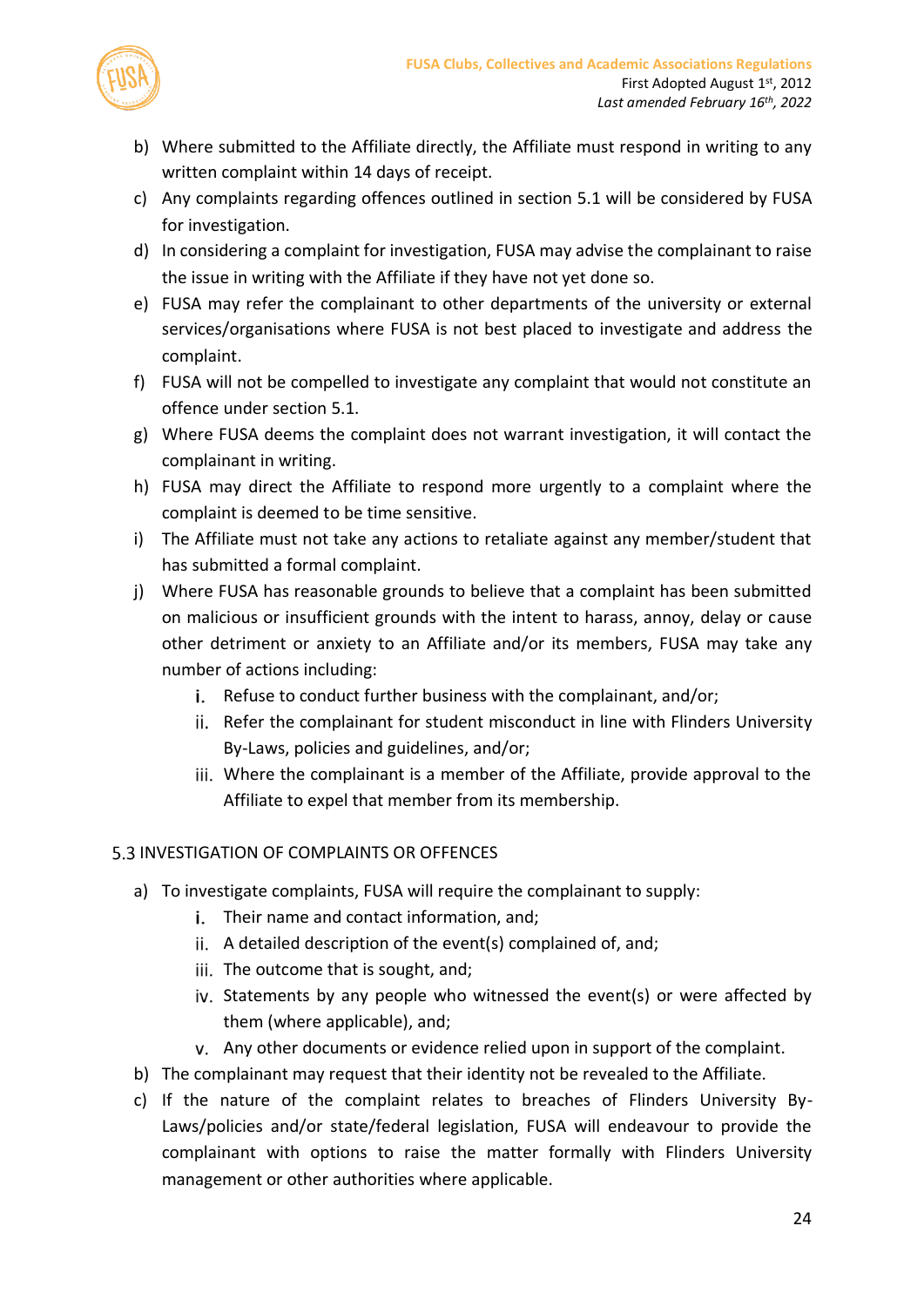

- d) FUSA may refuse to investigate the complaint where the information provided i[n 5.3a\)](#page-23-0) cannot be supplied.
- e) To investigate complaints or offences, the Affiliate may be directed by FUSA to supply, in a specified timeframe not less than 24 hours' notice:
	- i. A response by the Affiliate to the accusations of the complaint;
	- Any required information or documentation that would reasonably assist in the investigation of the complaint/offence.
- f) Where the Affiliate refuses to supply requested information/documentation/data, or fails to supply the requested information/documentation/data within the specified timeframe, FUSA may make a determination against the Affiliate.
- g) Where the Affiliate believes the information/documentation/data provides confidential information/documentation/data relating to an individual, it may request that the provided information be reviewed by staff of Flinders University only. The Affiliate must not redact, withhold or alter information/documentation/data that will be provided for review by Flinders University staff only.
- h) FUSA will make determinations for the complaint based upon balance of probability.
- i) If a complaint is declared valid, FUSA may take any number of the below actions:
	- i. Provide a formal warning to the Affiliate, or;
	- Direct the Affiliate to take specific actions in a specified timeframe to rectify the issue, or;
	- iii. Refer the Affiliate to Student Council for disciplinary action, and/or;
	- iv. Refer the Affiliate to Flinders University management for formal action against the Affiliate and/or students involved.
- j) Where the Affiliate fails to take the specific actions provided by FUSA to rectify the issue in the specified timeframe, it may withdraw all benefits of Affiliation to the Affiliate and/or refer the Affiliate for formal action by Student Council and/or Flinders University management.
- k) Where the Affiliate or complainant is dissatisfied with the outcome of the investigation, it may request a review of the outcome by a panel consisting of the Manager of Student Engagement, FUSA Clubs Officer and General Secretary of Student Council (or delegate). The panel will by majority elect to:
	- i. Uphold the determination by Student Council, or;
	- Direct Student Council to review the complaint again in consideration of new evidence and/or recommendations, or;
	- iii. By unanimous decision only, reject the determination of Student Council.

# **5.4 DISCIPLINARY ACTION**

- a) Where Student Council determines that the Affiliate has committed an offence, FUSA may enact any combination of the below measures:
	- i. Provide a formal warning to the Affiliate, or;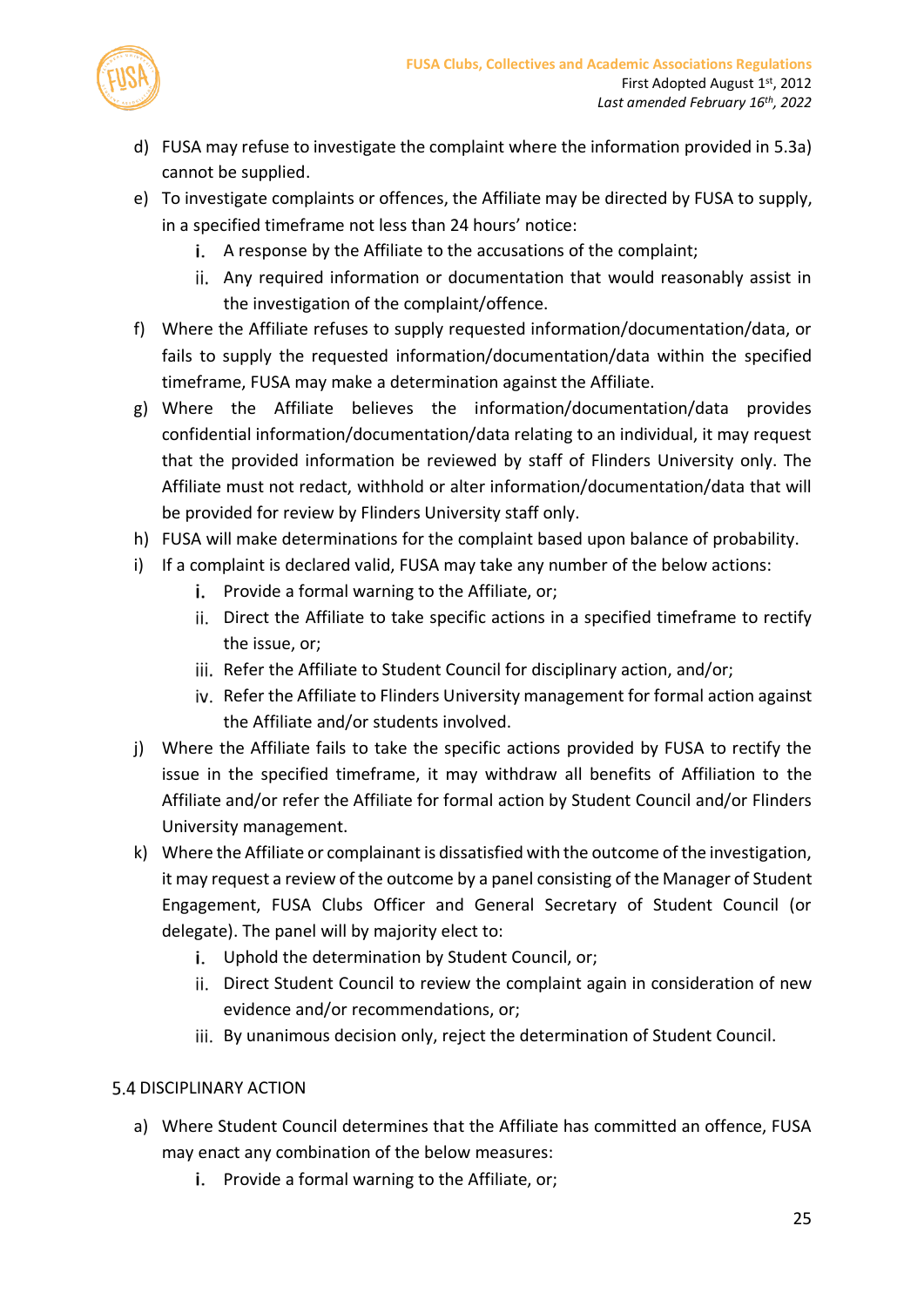

- ii. Provide the Affiliate with a specific deadline to rectify the issues, or;
- iii. Order the Affiliate to take specific actions as a condition of continued Affiliation, or;
- iv. Suspend access to the Affiliate's benefits of Affiliation for a specified duration, or;
- v. Deduct funding from the Affiliate's allocated grant funding, or;
- vi. Disaffiliate the Affiliate from FUSA.

### **5.5 INACTIVITY**

- a) The Affiliate may be declared inactive by FUSA if:
	- i. no activities (events, meetings, etc.) been registered with FUSA within a 6 month period, or;
	- ii. has received written advice from a registered Executive member of the Affiliate that it has become inactive, or;
	- iii. has not submitted Annual Review within 30 days of the deadline (or extended deadline where negotiated and approved by FUSA).
- b) FUSA will take reasonable efforts to contact the Affiliate's listed Executive prior to declaring the Affiliate inactive.
- c) If declared inactive, the Affiliate will be referred for disaffiliation under section [5.6](#page-25-0) of these regulations.
- d) Should the disaffiliated Club/Collective/Association be approved for Affiliation with FUSA again within 6 months of being declared inactive, the funding and assets will be returned to the Affiliate.
- e) If the Affiliate does not affiliate with FUSA again within 6 months of being declared inactive, the funding and equipment will be shared or distributed within FUSA's Affiliate program (at the discretion of FUSA).

#### <span id="page-25-0"></span>**5.6 DISAFFILIATION**

- a) In general, disaffiliation will be considered a last resort for disciplinary action, except in cases where:
	- i. the Affiliate's actions could pose a significant risk to the safety, wellbeing or welfare of members, Flinders University students or the public;
	- ii. the Affiliate's actions present a significant legal, financial or reputational risk to FUSA and/or Flinders University, or;
	- iii. the Affiliate has acted dishonestly or otherwise in bad faith in its dealings with FUSA and/or members of the Affiliate, or;
	- iv. the Affiliate has conducted activities for the profit of an individual, group or organisation that are not permitted under these regulations, or;